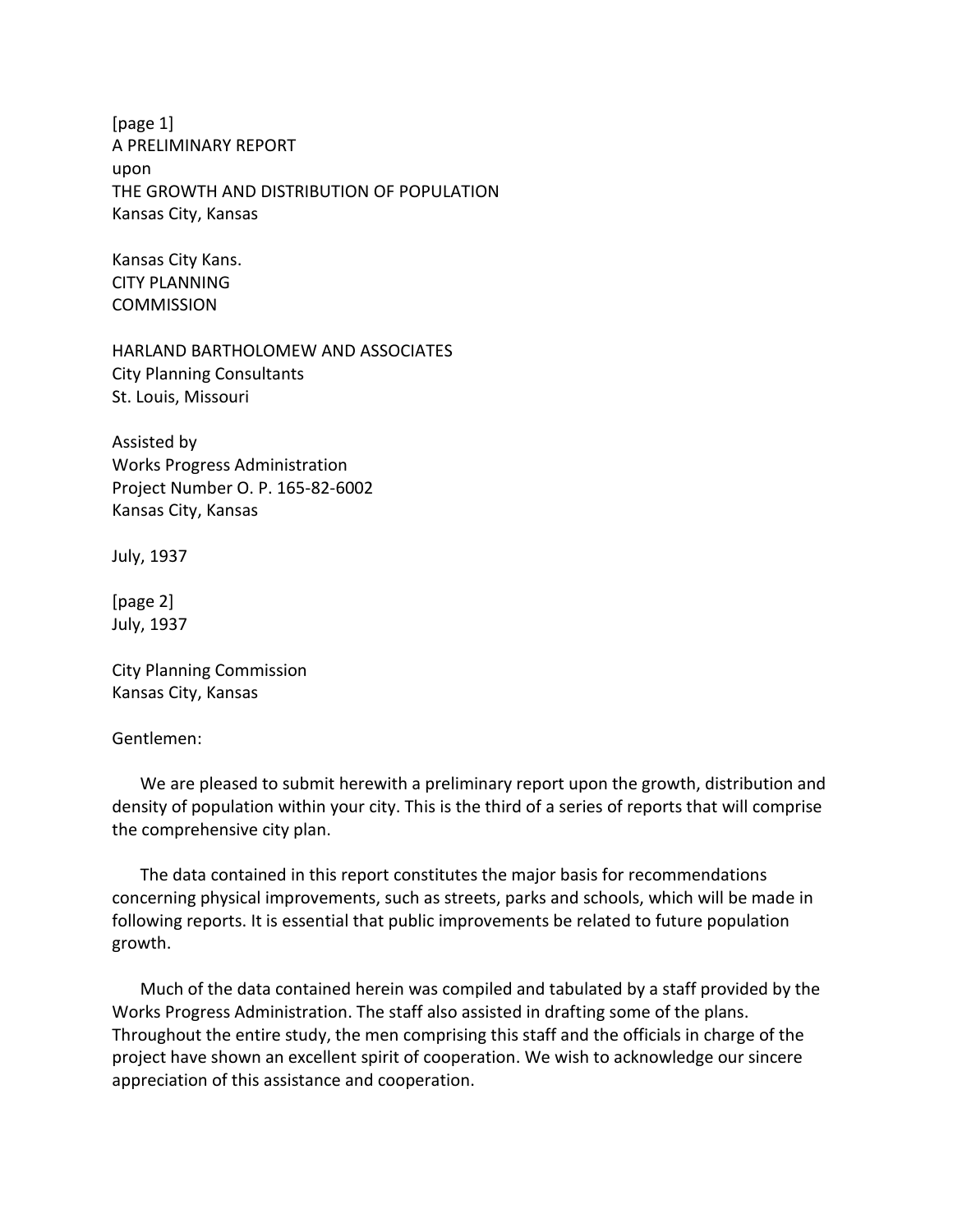We also wish to express our appreciation of the assistance that has been given by local public officials, corporations and Individual citizens.

Respectfully submitted, HARLAND BARTHOLOMEW AND ASSOCIATES By [signature]

[page 3] **INTRODUCTION** 

[page 4] INTRODUCTION

The amount and distribution of population has an important influence upon all phases of city development. Of primary importance is. the relationship that should exist between physical improvements and the population which they serve. The number and size of physical improvement must be related to the amount of population, while location of the population will determine the areas in which the improvements should be made. The recommendations of the city plan must be based upon careful studies of the probable future population.

Certain other characteristics of population growth, especially the shifting of population in many of the larger American cities, has presented additional problems in urban areas. The citizens are leaving the older and more congested districts and moving to the outskirts --often beyond the city limits and in areas completely undeveloped. The abandoned areas are not absorbed by either industrial or commecrial development, and many of the residences remain vacant and are allowed to deteriorate. Maximum use is not made of the existing public improvements, while large expenditures are necessary for additional public improvements in the newly developed areas. It is evident that this is an uneconomical trend and will eventually lead to excessively high taxes.

The demands for more spacious living conditions, and for lower taxes are the more important reasons advanced for this outward movement which is facilitated by the auto and paved roads. There is no reason, however, why large portions of cities should become undesirable for

[page 5] 2.

for residential purposes within the short space of 30 to 50 years. If the district is protected from the encroachment of obnoxious uses, if a spacious character is preserved by preventing an over-concentration of population, and if adequate improvements and facilities are provided, it should continue to offer desirable living facilities for a much longer period. These are not impossible requirements. Subsequent reports will suggest proposed improvements and regulations that will assist the officials and citizens in securing these necessary conditions.

The present report contains recommendations as to what would be a desirable population pattern for Kansas City. It contains estimates and recommendations regarding the number of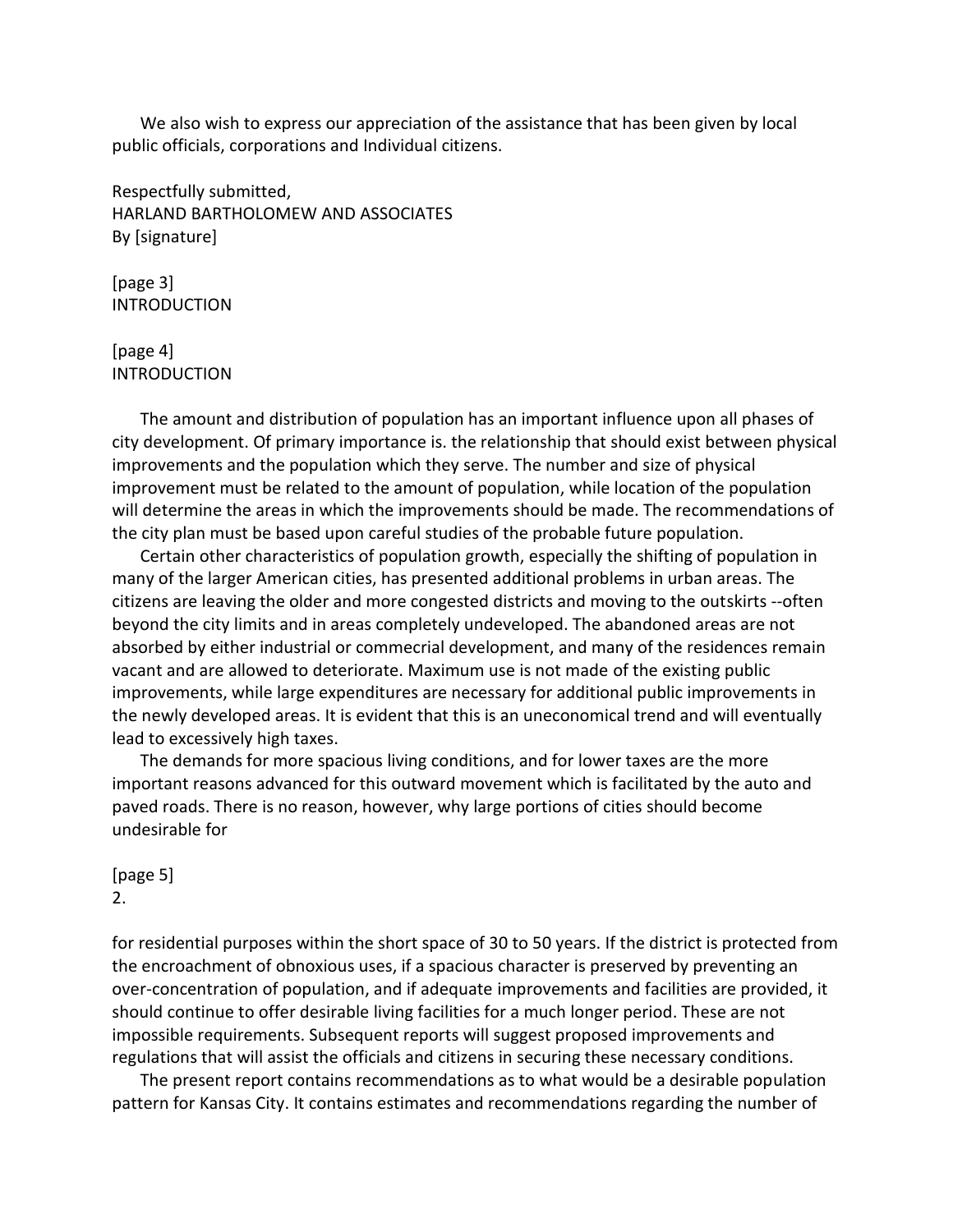persons that can be anticipated within the city and environs during the next 30 years, the amount of area necessary to accommodate this population, and the probable location or distribution of the population. These recommendations are based upon past growth and trends, as well as upon desirable standards.

[page 6] PAST GROWTH AND CHARACTERISTICS OP POPULATION

[page 7] Table No. 1

#### POPULATION GROWTH - 1830 TO 1930

Kansas City, Kansas

|      | <b>United States</b> |            | State of Kansas         |            | <b>State of Missouri</b> |            |
|------|----------------------|------------|-------------------------|------------|--------------------------|------------|
| Year | Population           | % Increase | Population              | % Increase | Population               | % Increase |
| 1880 | 60,155,783           | 30.1       | 996,096                 | 173.4      | 2,166,380                | 26.0       |
| 1890 | 62,947,714           | 25.5       | 1,428,108               | 43.4       | 2,679,185                | 23.6       |
| 1900 | 75,994,575           | 20.7       | 1,470,495               | 3.0        | 3,106,665                | 16.6       |
| 1910 | 91,972,266           | 21.0       | 1,690,949               | 15.0       | 3,293,335                | 6.0        |
| 1920 | 105,710,620          | 14.9       | 1,769,257               | 4.6        | 3,404,055                | 3.4        |
| 1930 | 122,775,046          | 16.1       | 1,880,999               | 6.3        | 3,629,367                | 6.6        |
|      |                      |            |                         |            |                          |            |
|      | Kansas City, Mo.     |            | <b>Wyandotte County</b> |            | Kansas City, Kansas      |            |
| Year | Population           | % Increase | Population              | % Increase | Population               | % Increase |
| 1880 | 55,785               | 72.9       | 19,143                  | 91.1       | 6,149                    |            |
| 1890 | 132,716              | 119.9      | 54,407                  | 18.4       | 38,316                   | 523.1      |
| 1900 | 163,752              | 23.3       | 73,227                  | 34.5       | 51,418                   | 34.1       |
| 1910 | 248,381              | 51.6       | 100,068                 | 36.6       | 82,331                   | 60.1       |
| 1920 | 324,410              | 30.6       | 122,218                 | 22.1       | 101,177                  | 22.9       |
| 1930 | 399,746              | 23.2       | 141,211                 | 15.5       | 121,857                  | 20.4       |

Data from the U.S. Census Reports

# [page 8]

3.

#### AMOUNT OF PAST POPULATION GROWTH

Kansas City, Kansas, has grown from a small community containing a population of 6,149 persons in 1880 to a city containing a population of 121,857 persons in 1930, Its rate of growth has been rapid yet somewhat similar to the rate of growth in several other industrial cities of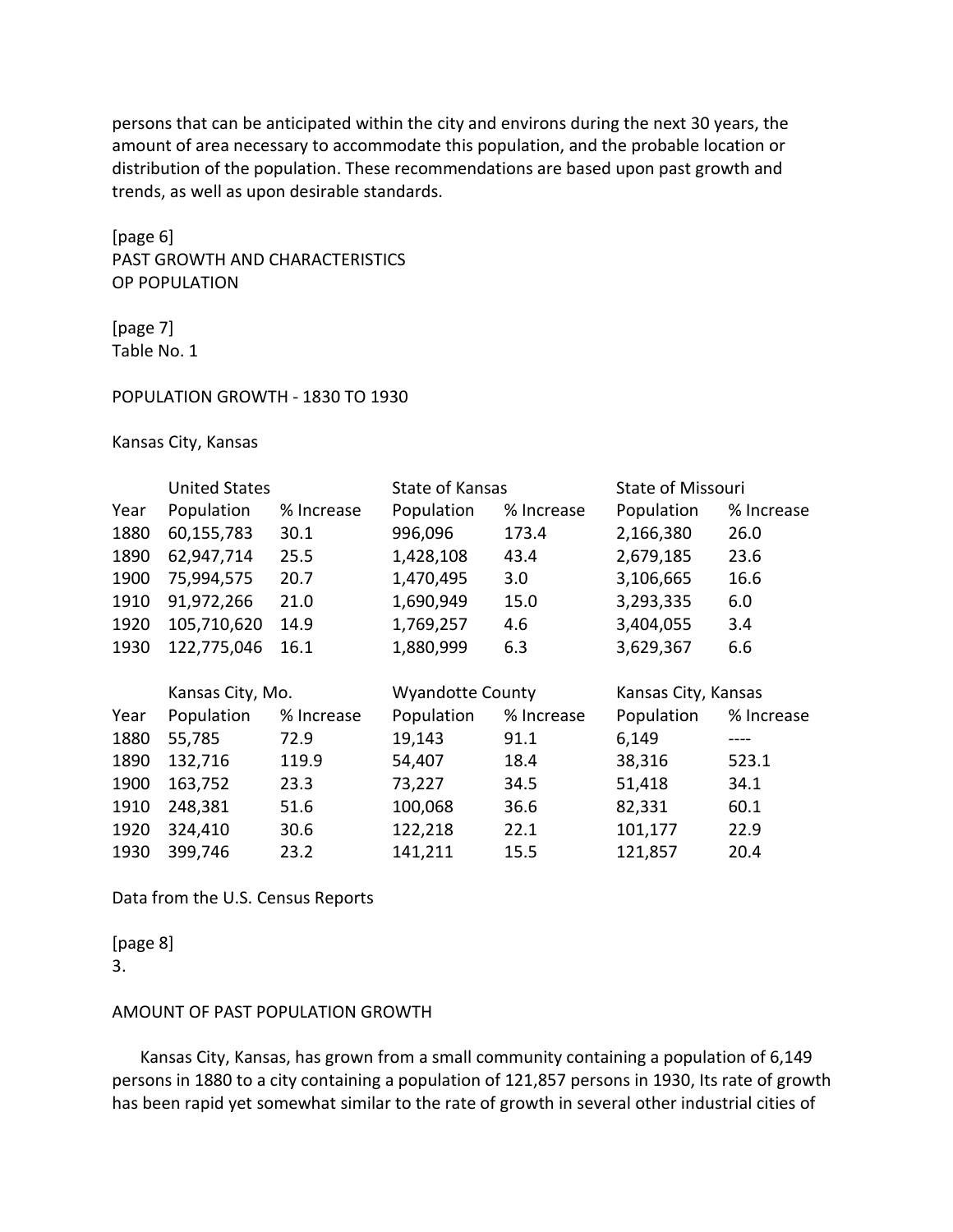the Midwest, Data regarding the amount of population growth within the city and surrounding areas since 1880 are contained in Table Number 1. National and State Trends.

The rate of population growth in both Kansas and Missouri has shown greater fluctuation than the growth in the United States, Kansas experienced a very rapid growth prior to 1890, but since that time the state has grown at a comparatively slow rate. It will be noted that both Kansas and Missouri have grown at about the same rate since 1910, While this growth has been less rapid than the growth in the entire country, it has been generally similar to the growth in other states in the West North Central portion which includes Minnesota, Iowa, Nebraska and the Dakotas, There are no apparent reasons why this rate of growth will be materially increased in the future.

# County Trends

The rate of increase within Wyandotte County has been more consistent than the rate of increase within the state. Since 1890, the county has grown at a much faster rate than the state. During the last decade  $-1920$  to 1930  $-$  the county grew at approximately the same rate as the entire country. It is interesting to note that during the last decade, only one country within the state — Sedgwick — experienced a larger

[page 9] POPULATION GROWN IN TOWNSHIPS 1890-1930

WYANDOTTE COUNTY KANSAS

DRAFTING & COMPILATION OF DATA ASSISTED BY WORKS PROGRESS ADMINISTRATION OFFICIAL PROJECT NO. O. P. 165-87-6002 WYANDOTTE COUNTY, KANSAS

CITY PLANNING **COMMISSION** 

HARLAND BARTHOLOMEW & ASSOCIATES CITY PLANNING CONSULTANTS ST LOUIS MISSOURI

JULY 1937

[page 10] 4.

numerical increase in population than Wyandotte County. It appears that a large portion of any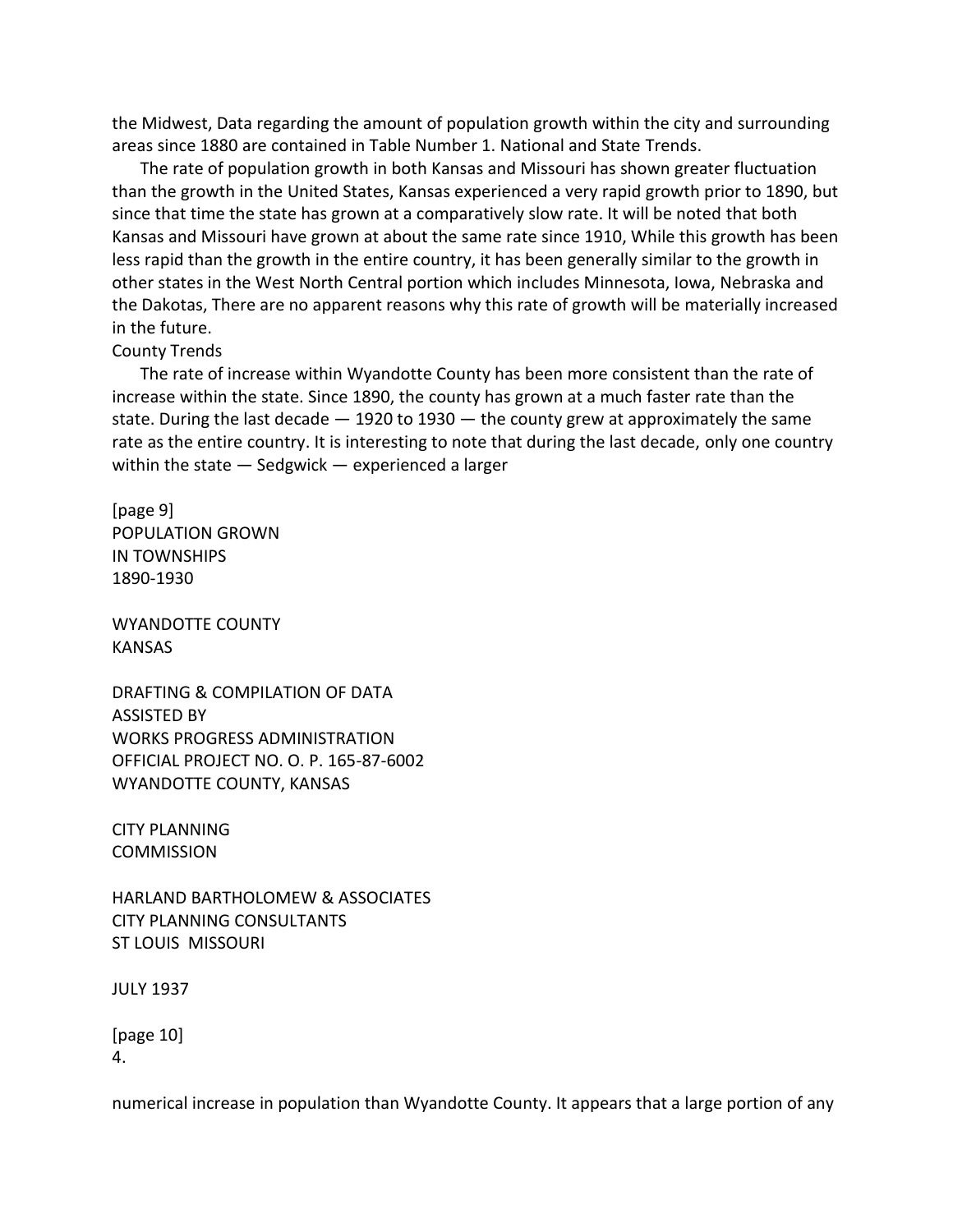population increase within the state of Kansas would be located in Wyandotte County. Kansas City, Kansas

The rate of growth within the city has been more rapid than in either the state or the county. During the last decade -- 1920 to 1930 --the rate of population increase within the city was more than three times as rapid as the rate of increase within the state. The rate of growth in Kansas City, Kansas, has also been very similar to the rate of growth in Kansas City, Missouri, although during the past two decades it has not been quite as rapid. It will be noted that the rate of growth within the city  $-$  in fact, within both cities  $-$  is gradually decreasing, although both areas are growing at a comparatively rapid rate. While the growth of Kansas City, Kansas will probably not be as rapid in future decades, the city will receive a large increase in population.

#### Trends in Townships

The trend of population growth within each township of the county is graphically shown on the accompanying plate (Number 1). This plan clearly shows the rapid and consistent population growth that has occurred within the city, (The boundaries of Kansas City Township and the City of Kansas City are coterminous). In marked contrast thereto, is the very small population increase that has occurred in the remaining portions of the county. The amount of population in Prairie Township has been practically the same since 1890. While Delaware Township has shown a slow, consistent increase, it now contains only about

[page 11] DENSITY OF POPULATION IN TOWNSHIPS 1910 -1930

WYANDOTTE COUNTY KANSAS

DRAFTING & COMPILATION OF DATA ASSISTED BY WORKS PROGRESS ADMINISTRATION OFFICIAL PROJECT NO. O. P. 165-87-6002 WYANDOTTE COUNTY, KANSAS

CITY PLANNING **COMMISSION** 

HARLAND BARTHOLOMEW & ASSOCIATES CITY PLANNING CONSULTANTS ST LOUIS MISSOURI

JULY 1937

[page 12]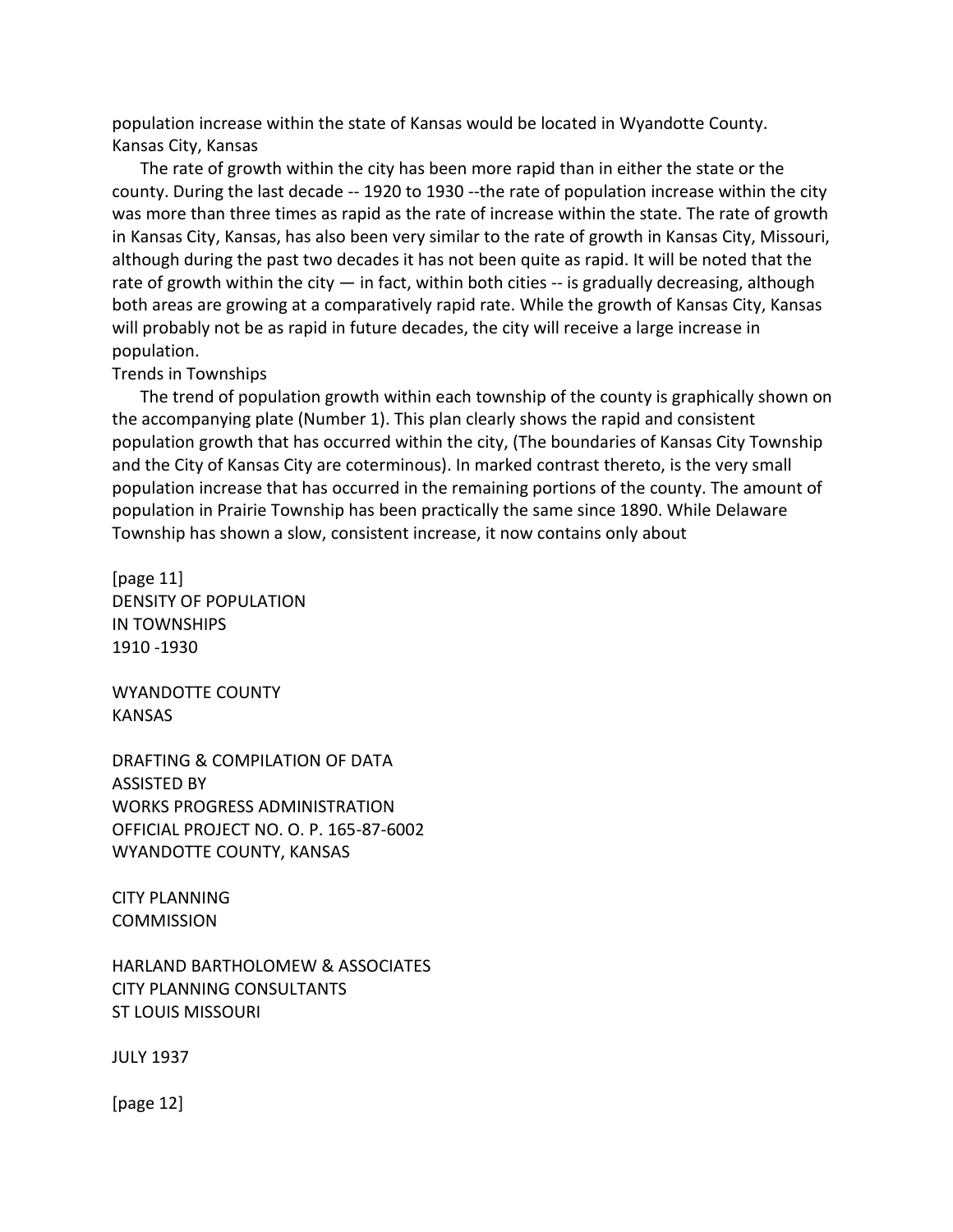1000 more persons than in 1890, The decreases in the amount of population of Shawnee Township have resulted from the annexation of considerable of its area by Kansas City.

It will be noted that both Quindaro and Wyandotte Townships showed a considerable population increase between 1920 and 1930. These townships adjoin Kansas City, and the increase indicates that many persons are locating just beyond the boundaries of the city. This outlying growth should eventually become an integral part of the city. It should not be permitted to scatter indiscriminately over a large area. Population Densities in Townships

Plate Number 2 shows the density of population — average number of persons per square mile -- for each township in the county for the years 1910, 1920 and 1930. This plan further shows the concentration of population within and near Kansas City.

The density in Prairie Township has not changed during the past three decades. Its density of last than 50 persons per square mile indicates that it is entirely a rural rather than an urban area. While the density has slightly increased in Delaware Township, it does not approach urban characteristics. The population density within Quindaro Township increased during each of the decades until it now has a population density of more than 207 persons per square mile. The increase in density in the townships adjoining Kansas City is further indication that much of their area, particularly the portions near the city limits, is being developed for urban purposes.

In 1930, the average gross population density in Kansas City, Kansas, was slightly more than 6,000 persons per square mile, as compared with

[page 13] 6.

the average gross density of about 4,100 persons in 1910. While the present density is based upon the total city area, which includes a large amount of vacant property, it is not excessively high. This density is, however, much higher than in any of the surrounding townships and indicates the improbability of developing all of the area in these adjoining townships for urban purposes.

# Summary

The above population trends, especially the trends within the city and county, are generally similar to the trends that are occurring in other cities of similar size. The majority of the past population growth occurred within the larger cities rather than in the rural areas. During the past decade much population growth occurred just beyond the city limits, and it is quite probable that this trend will continue in the future.

It is thus imperative that a plan for future physical improvements be made for the area surrounding the city as well as for the city itself. It is also desirable that the public officials have some control over this new outlying development, for it will, in reality, be a portion of the future city. If a plan and control are not provided, mistakes will be made such as are now found within the older sections of the city, and large expenditures will eventually be necessary for corrective purposes.

5.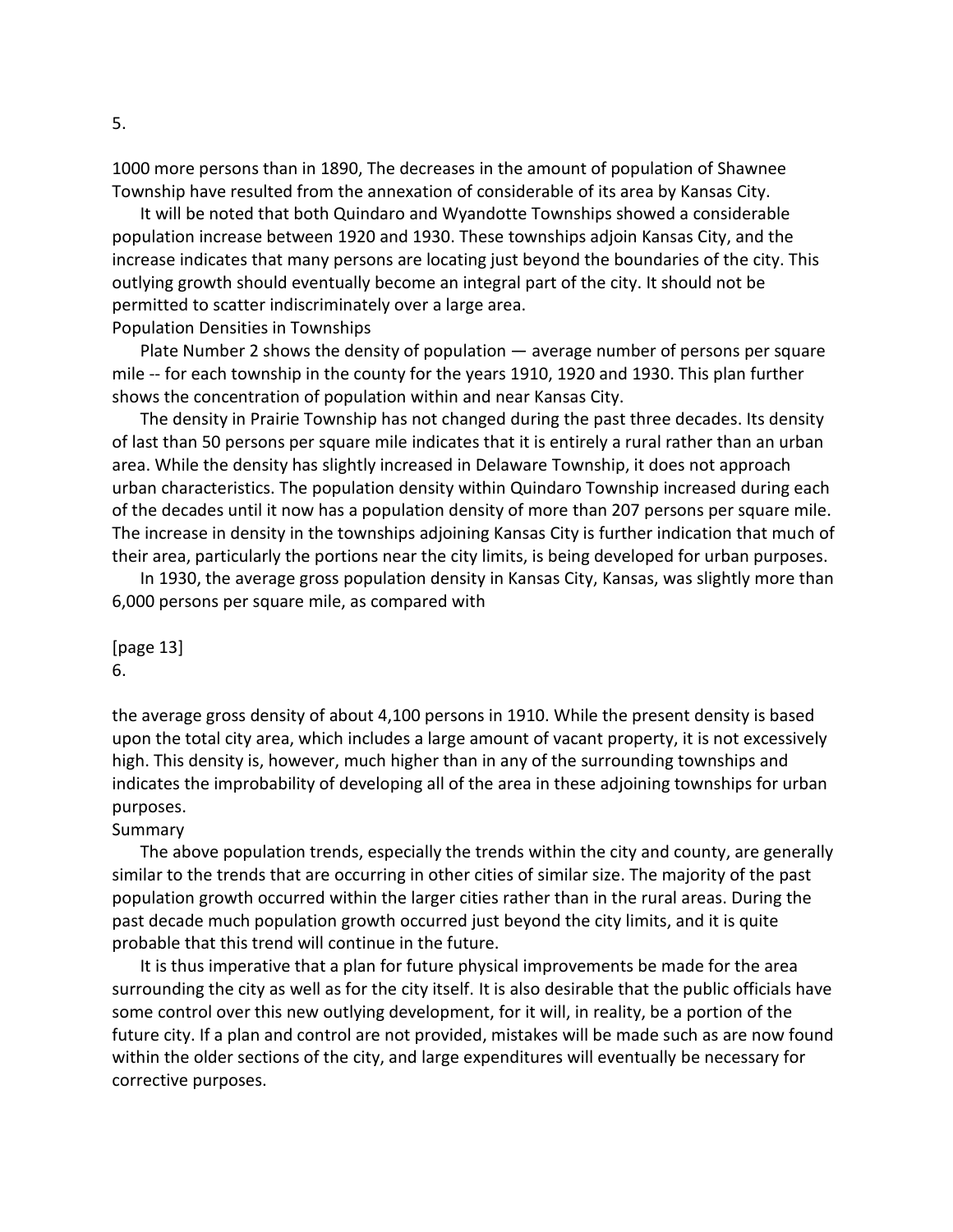[page 14] 7.

# PAST AND PRESENT DISTRIBUTION OF POPULATION

The distribution of population within the city for the years 1910, 1920 and 1930 is shown upon Plate Number 3. The 1930 map also shows the distribution of population in the areas surrounding the city. The population in Rosedale for the years 1910 and 1920 is shown as a portion of Kansas City, even though it was a separate community during that period, A comparison of these three plans indicates certain important trends that must be considered in estimating the future distribution of population and in providing facilities to serve such population.

In 1910, the majority of the population was concentrated in the eastern portion of the city, especially in the area south of Minnesota Avenue and east of Eighth Street, Elsewhere, the population was spread rather thinly throughout the remainder of the city with large areas being entirely vacant.

By 1920, much new growth had located in the northwest portion of the city, especially in the areas adjacent to Quindaro Boulevard, A large increase in population had occurred in the west central portion of the city, although there had been no pronounced growth west of Eighteenth Street, There had also been a considerable increase in the Armourdale section (the area immediately north of the Kansas River) and in the southern and western portions of Rosedale.

The 1930 plan shows an additional population increase in the north-western section of the city, and a large increase in the west central portion, particularly within and surrounding the Westheight Manor district. Much population growth had also occurred in the Rosedale section, especially in the southern portion thereof. Little increase is noted, however, within the Armourdale section.

[page 15] KANSAS CITY KANSAS

CITY PLANNING **COMMISSION** 

HARLAND BARTHOLOMEW & ASSOCIATES CITY PLANNING CONSULTANTS SAINT LOUIS, MISSOURI

DISTRIBUTION OF POPULATION 1910

DATA FOR THIS BASE MAP OBTAINED FROM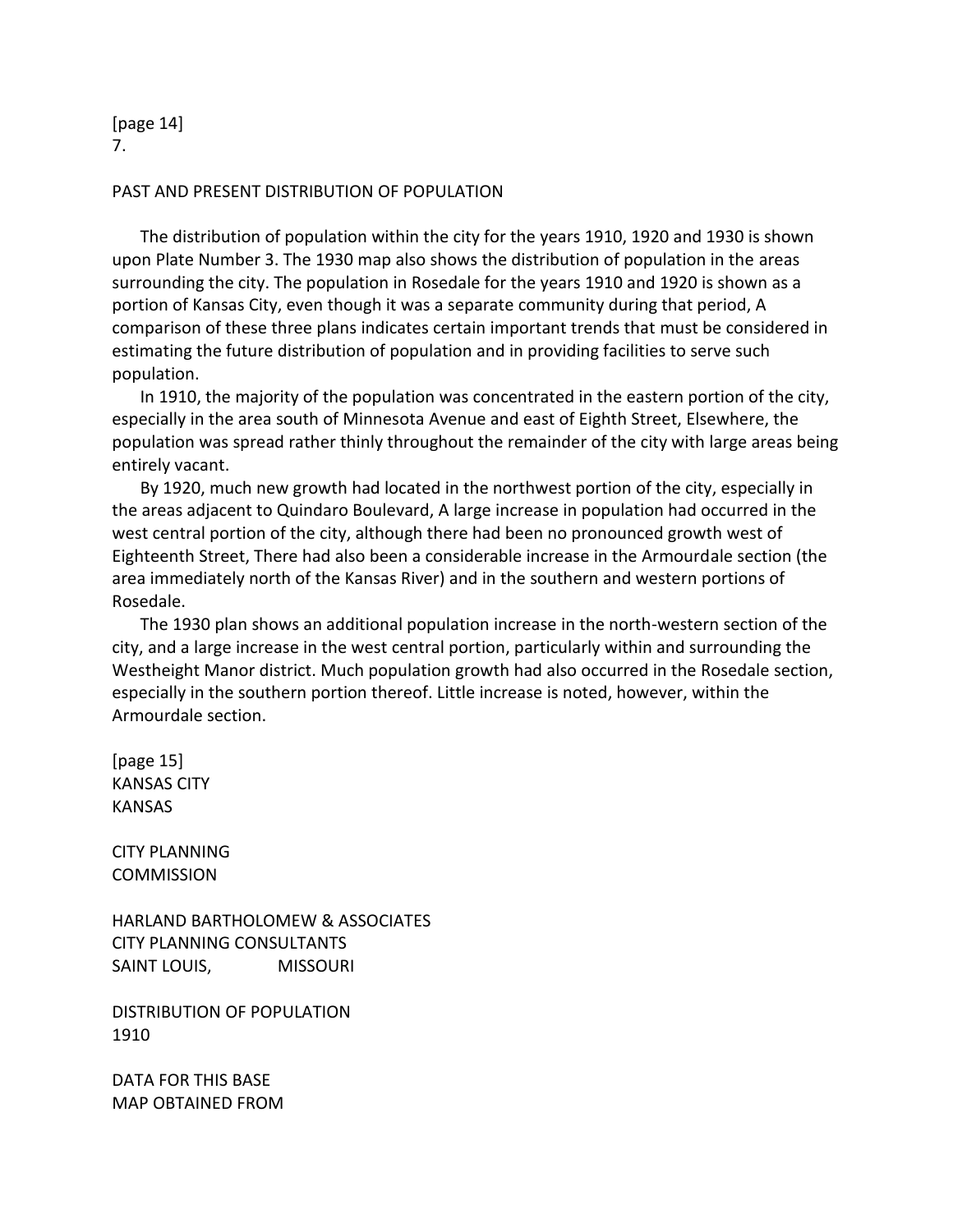#### PUBLIC RECORDS

DRAFTING & COMPILATION OF DATA ASSISTED BY WORKS PROGRESS ADMINISTRATION OFFICIAL PROJECT NO. O. P. 165-87-6002 WYANDOTTE COUNTY, KANSAS

[PAGE 16] KANSAS CITY KANSAS

CITY PLANNING COMMISSION

HARLAND BARTHOLOMEW & ASSOCIATES CITY PLANNING CONSULTANTS ST LOUIS MISSOURI

DISTRIBUTION OF POPULATION 1920

DATA FOR THIS BASE MAP OBTAINED FROM PUBLIC RECORDS

DRAFTING & COMPILATION OF DATA ASSISTED BY WORKS PROGRESS ADMINISTRATION OFFICIAL PROJECT NO. O. P. 165-87-6002 WYANDOTTE COUNTY, KANSAS

[page 17] KANSAS CITY KANSAS

CITY PLANNING **COMMISSION** 

HARLAND BARTHOLOMEW & ASSOCIATES CITY PLANNING CONSULTANTS ST LOUIS MISSOURI

DISTRIBUTION OF POPULATION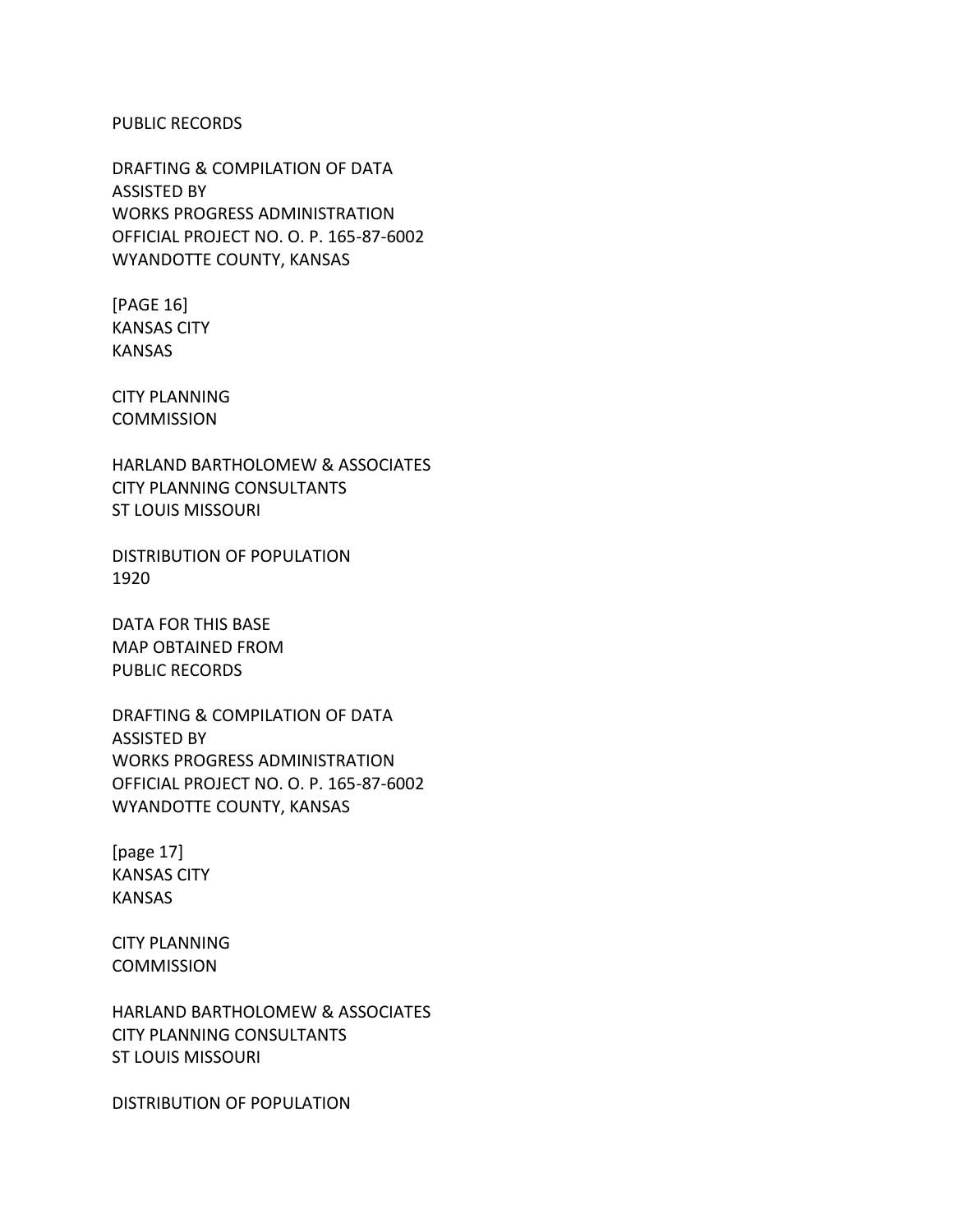## 1930

DATA FOR THIS BASE MAP OBTAINED FROM PUBLIC RECORDS

DRAFTING & COMPILATION OF DATA ASSISTED BY WORKS PROGRESS ADMINISTRATION OFFICIAL PROJECT NO. O. P. 165-87-6002 WYANDOTTE COUNTY, KANSAS

[page 18] 8.

Present Distribution

Population is now found in practically all portions of the city, although it is by no means evenly spread. There is a pronounced concentration of population in the area south of Minnesota and east of Ninth Street, and also in the northeastern portion of the city immediately north of Jersey Creek. In the extreme northwestern portion and in the western portion around Kensington Park, the population is very sparse and scattered.

Many areas are found throughout the city in which there is practically no population. In some of these, for example, the area along the Kansas River, the land is either used, or is well adapted for, industrial purposes. In other areas, particularly in the northern and southern sections of the city and in the district southeast of City Park, the land is too rugged for a satisfactory residential development. A preliminary check of the topographical map reveals that a total of 1500 acres, or about 11 per cent of the total city area, have a slope of more than 15 per cent and that 2900 acres have a slope of more than 8 per cent.

In practically all instances, the small amount of development found upon the steeper slopes is of an inferior type. The cost of maintaining streets and other public improvements in such areas is also undoubtedly high and an excessive mileage of public improvements are necessary because of the small number of persons which they serve. Except in unusual instances, it would be far better to leave vacant or preserve as a naturalistic park, any land having a slope in excess of 15 per cent.

In general, the population within the city is somewhat more widely spread than in other cities of similar size. There is also a rather

[page 19] 9.

uneven distribution in the residential areas in that a heavily populated district will immediately adjoin a district in which there are only a small number of persons. While this can be attributed partly to topographical conditions, it would be desirable to secure a very even distribution of population throughout residential districts.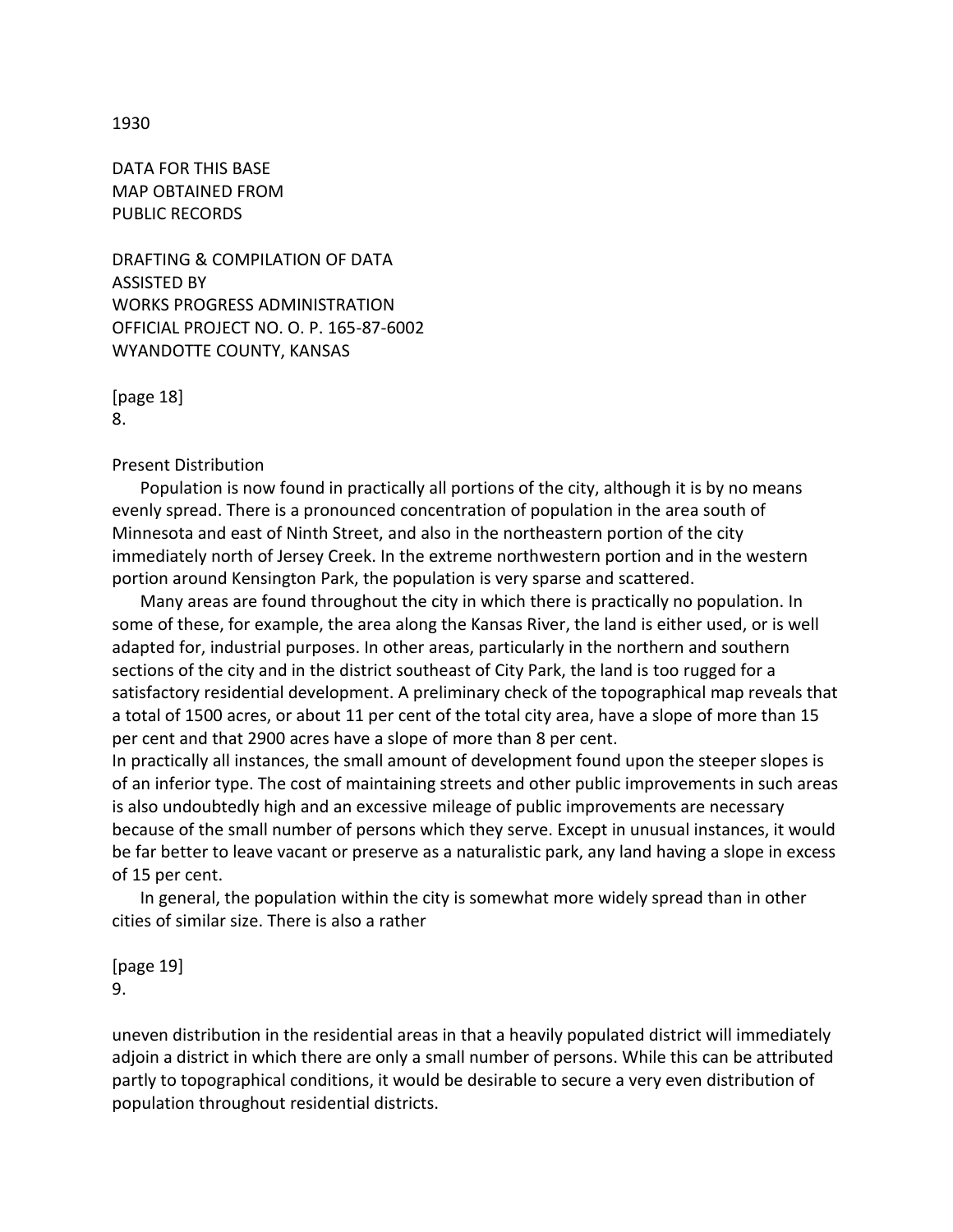The distribution of population is, however, much more satisfactory within the city than within the areas immediately beyond the corporate limits. Here the population is very widely scattered, being found primarily along the main highways. There are many subdivisions in this outlying area, yet even they are widely scattered and none are fully developed. An excessive amount of streets, water mains, electric lines and the like are necessary to serve the existing development. It would be much more logical and economical for the population to grow progressively outward from the city limits, somewhat, in the manner that the city has expanded outward from the early city of Wyandotte, than to scatter widely in all directions.

[page 20] 10.

### LOCATION OF NEW BUILDINGS

The accompanying plate (Number 4) shows the location of new buildings erected within the city between 1920 and 1935 inclusive. This map is a further indication of where the population has located since 1920.

It is evident that most of the residential development has occurred in the more outlying sections. Between 1920 and 1930, a large number of residences were erected within and near the Westheight Manor section. There was also considerable residential development in the northwestern portion along Quindaro Boulevard as well as in the extreme western and southern portions of Rosedale.

Only a limited number of new residences have been erected in the older central portion of the city, especially in the area east of 13th Street and in the Armourdale section. There has also been only a small and scattered apartment development within this area. While the area has experienced considerable commercial development, such development has been primarily confined along Minnesota Avenue, Central Avenue, 6th and 10th Streets, The commercial and apartment development has absorbed only a limited portion of this older district, yet no other new construction is occurring therein. The proper use and rehabilitation of this large central district is one of the major problems facing the city.

It should be primarily used for residential purposes and adequate protection should be provided so that a new development will replace the older and more obsolete structures.

The plan showing the location of new buildings for the years 1930 to 1935 indicates that only a very limited amount of new construction occurred during this period. A few residences were erected in the out-

[page 21] KANSAS CITY KANSAS

CITY PLANNING **COMMISSION** 

HARLAND BARTHOLOMEW & ASSOCIATES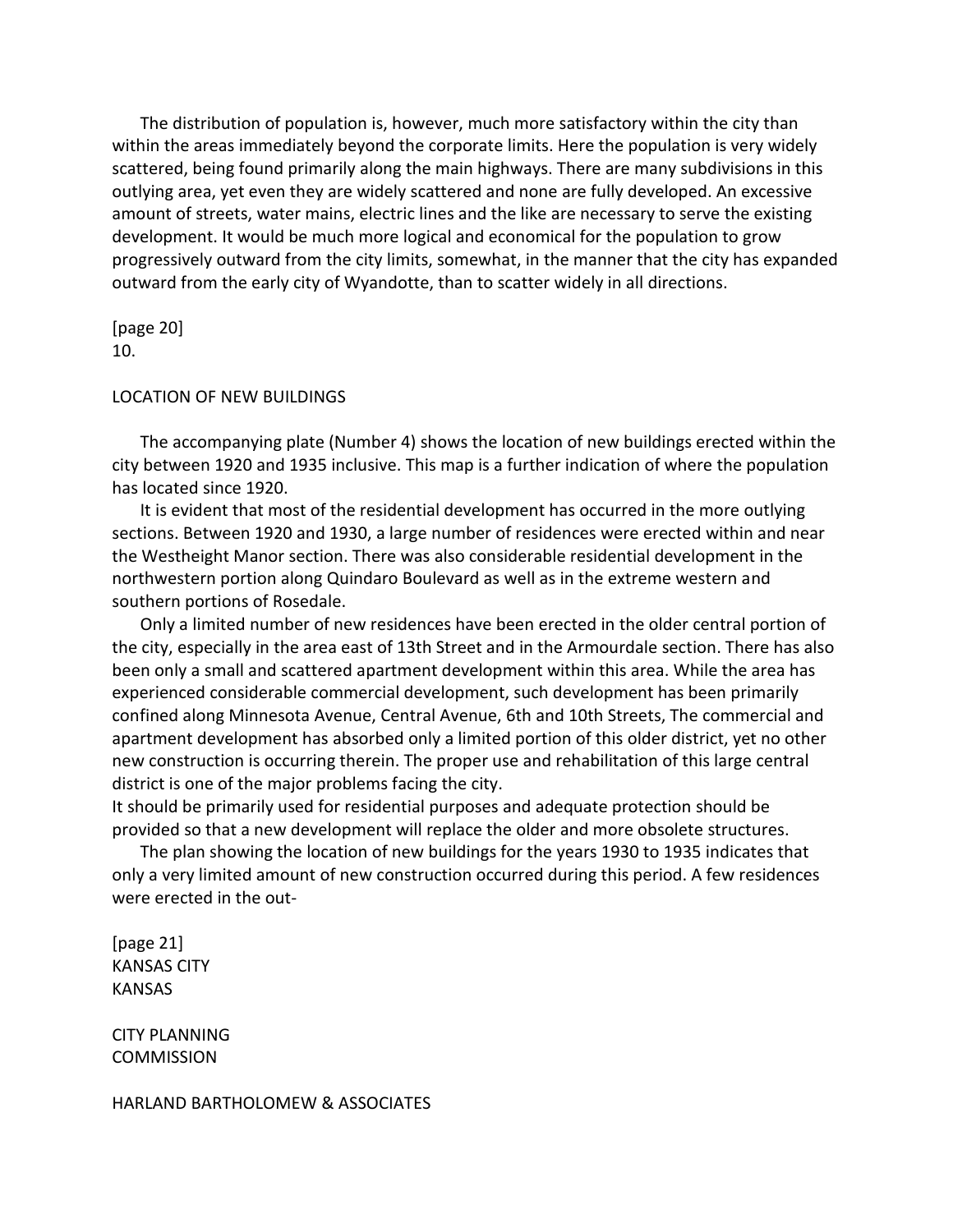CITY PLANNING CONSULTANTS SAINT LOUIS MISSOURI

LOCATION OF NEW BUILDINGS 1920-1930

DATA FOR THIS BASE MAP OBTAINED FROM PUBLIC RECORDS

DRAFTING & COMPILATION OF DATA ASSISTED BY WORKS PROGRESS ADMINISTRATION OFFICIAL PROJECT NO. O. P. 165-87-6002 WYANDOTTE COUNTY, KANSAS

[page 22] KANSAS CITY KANSAS

CITY PLANNING **COMMISSION** 

HARLAND BARTHOLOMEW & ASSOCIATES CITY PLANNING CONSULTANTS SAINT LOUIS MISSOURI

LOCATION OF NEW BUILDINGS 1930-1935

DATA FOR THIS BASE MAP OBTAINED FROM PUBLIC RECORDS

DRAFTING & COMPILATION OF DATA ASSISTED BY WORKS PROGRESS ADMINISTRATION OFFICIAL PROJECT NO. O. P. 165-87-6002 WYANDOTTE COUNTY, KANSAS

[page 23] 11.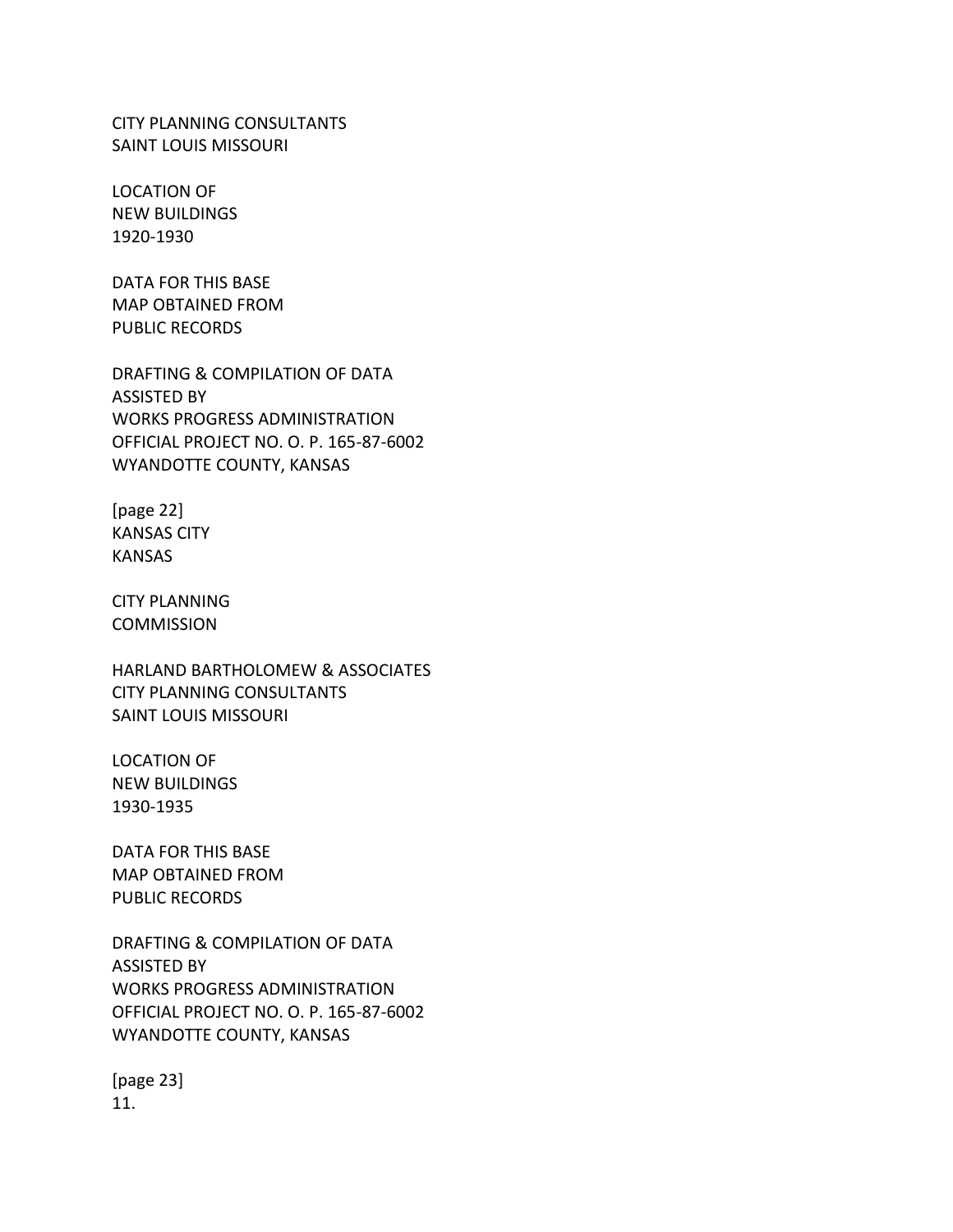lying sections, especially in the western portion of the city where the cost of residences is somewhat higher than the average for the entire area. Again no tendency is evident towards rebuilding in the older central portions.

Only a small amount of new industrial development is shown on both maps. Such individual construction is, however, usually of a very extensive nature and a single plant often covers a large area and represents a large investment. The majority of the industrial development has occurred in the eastern part of the city along the railroads. This land is desirable for industrial use and industries should be encouraged to locate therein. It should also be noted that a large amount of industrial development has occurred within the Fairfax Industrial District. This district is located just beyond the corporate limits and new building permits are not recorded with the city.

[page 24] 12.

## PAST AND PRESENT DENSITY OF POPULATION

Population density in different sections of the city are shown on the accompanying plate (Number 5) for the years 1910, 1920 and 1930, This density represents the average number of persons per acre for all of the area within the blocks but does not include the area within the streets. Comparison of these three plans indicate certain major trends within the city.

The older sections of the city, specifically the area between Ann and Tenney Streets east of 7th Street, had a comparatively high density of more than 50 persons per acre in 1910, The 1910 plan also shows that the Armourdale section was comparatively well developed at that time, much of this area having a density of nearly 40 persons per acre. The area containing the higher densities had expanded in 1920, and for the first time a density of more than 60 persons per acre appeared within the city. The area containing high densities had been considerably reduced, however, by 1930.

A comparison of the three plans indicates that the most pronounced trend has been the gradual enlargement of the area containing between 25 and 40 persons per acre, especially in the area surrounding the central business districts. There has also been a pronounced increase in the amount of area having a density of between 10 and 25 persons per acre. In 1910 a large portion of the city contained less than 10 persons per acre, whereas only a few sections contained such a density in 1930.

There has also been a tendency for certain isolated sections to develop with a higher density than the sourrounding areas. The area be-

[page 25] KANSAS CITY KANSAS

CITY PLANNING **COMMISSION**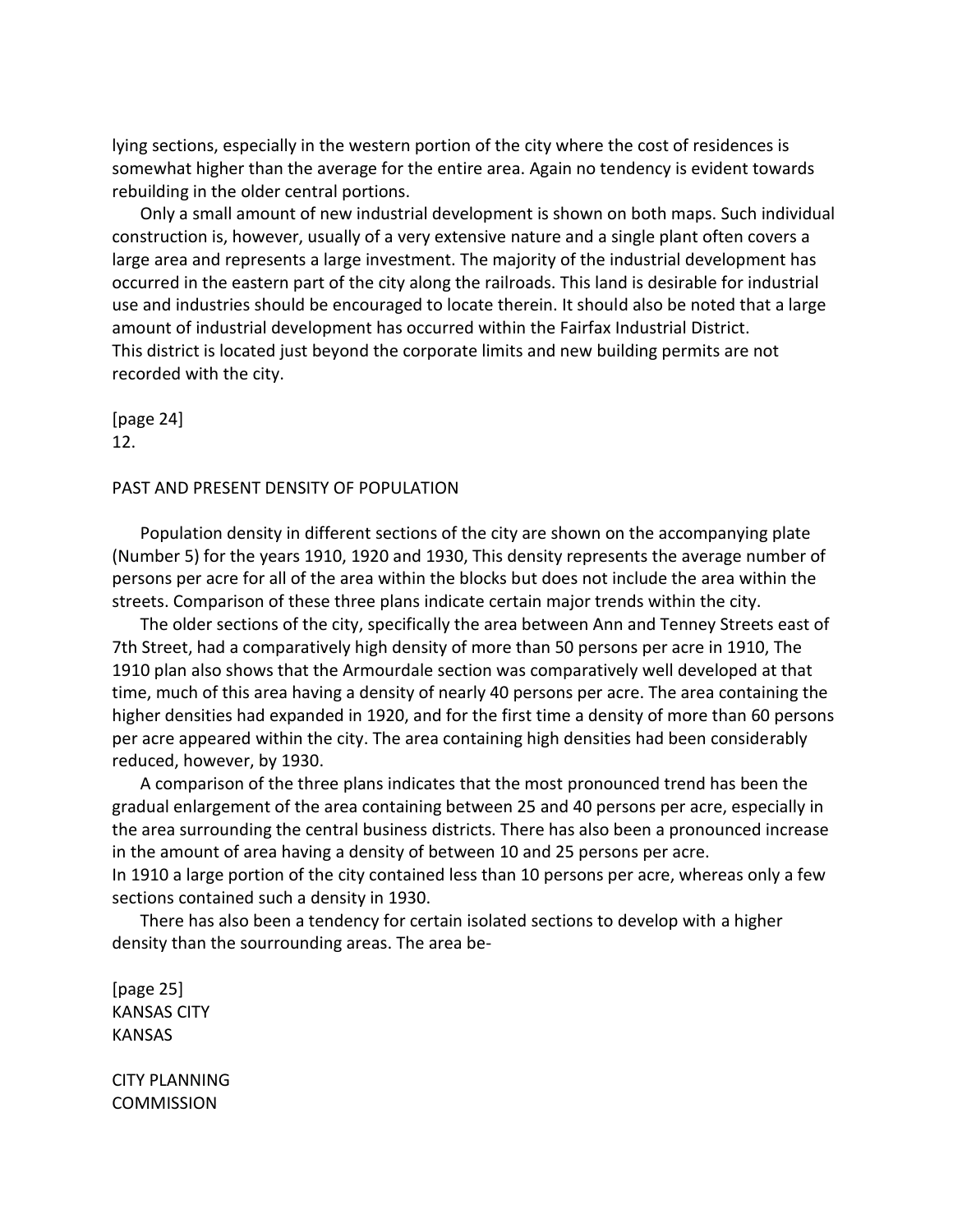HARLAND BARTHOLOMEW & ASSOCIATES CITY PLANNING CONSULTANTS SAINT LOUIS MISSOURI

DENSITY OF POPULATION 1910

DATA FOR THIS BASE MAP OBTAINED FROM PUBLIC RECORDS

DRAFTING & COMPILATION OF DATA ASSISTED BY WORKS PROGRESS ADMINISTRATION OFFICIAL PROJECT NO. O. P. 165-87-6002 WYANDOTTE COUNTY, KANSAS

[page 26] KANSAS CITY KANSAS

CITY PLANNING COMMISSION

HARLAND BARTHOLOMEW & ASSOCIATES CITY PLANNING CONSULTANTS SAINT LOUIS MISSOURI

DENSITY OF POPULATION 1920

DATA FOR THIS BASE MAP OBTAINED FROM PUBLIC RECORDS

DRAFTING & COMPILATION OF DATA ASSISTED BY WORKS PROGRESS ADMINISTRATION OFFICIAL PROJECT NO. O. P. 165-87-6002 WYANDOTTE COUNTY, KANSAS

[page 27] KANSAS CITY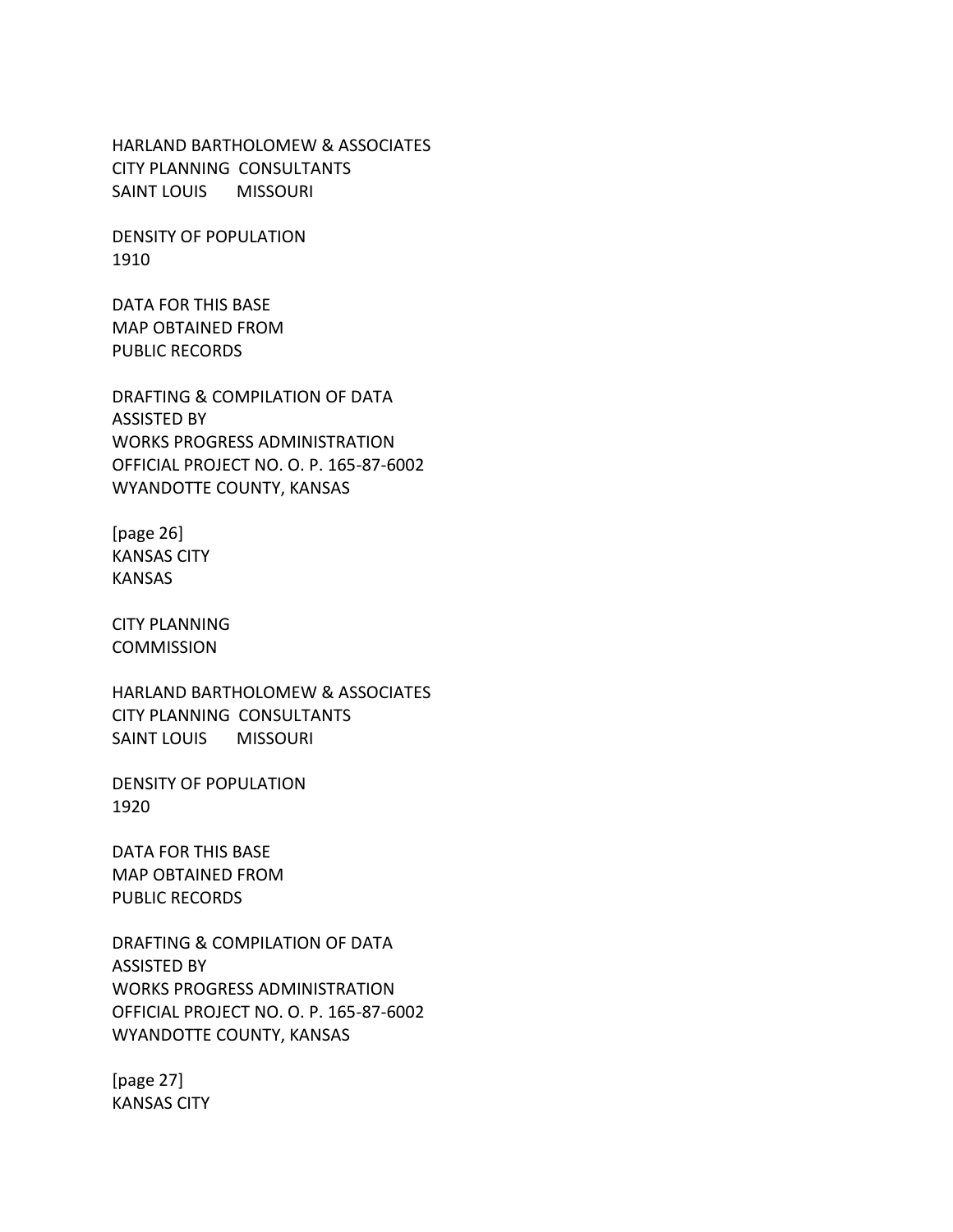#### KANSAS

CITY PLANNING **COMMISSION** 

HARLAND BARTHOLOMEW & ASSOCIATES CITY PLANNING CONSULTANTS SAINT LOUIS MISSOURI

DENSITY OF POPULATION 1930

DATA FOR THIS BASE MAP OBTAINED FROM PUBLIC RECORDS

DRAFTING & COMPILATION OF DATA ASSISTED BY WORKS PROGRESS ADMINISTRATION OFFICIAL PROJECT NO. O. P. 165-87-6002 WYANDOTTE COUNTY, KANSAS

[page 28] 13.

tween 5th and 7th Streets, south of Quindaro, and the area around Bethany Park are examples. A more uniform density grading from the higher concentration of population around the business district to the more spacious development near the city limits, is the most desirable population pattern.

Present Density

The present density of population is generally satisfactory. The majority of the older residential districts average between 25 and 40 persons per acre and are generally similar to the densities found in other cities of comparable size. Such densities permit a spacious residential development that will preserve the character of the neighborhood, yet afford economy in the installation of public facilities. considerable portion of the city has a density of between 10 and 25 persons per acre. These areas are, however, primarily along the railroads and in the more rugged sections where a minimum amount of land is used for residential purposes. It is evident that high densities can never be expected in the areas containing a large amount of rugged land.

[page 29] 14.

CHANGES IN DENSITY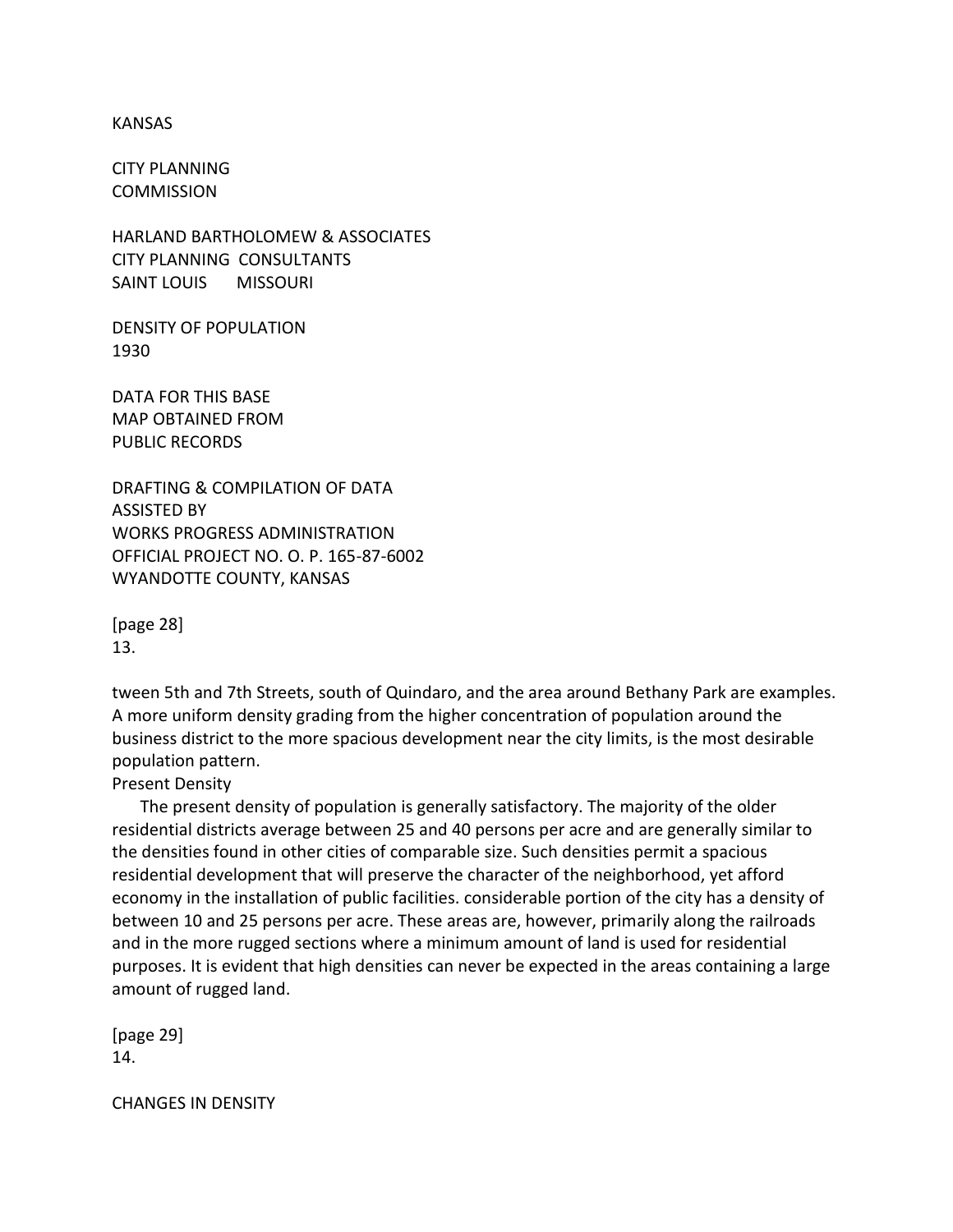Plate Number 6 shows the changes in density that occurred between the years 1910 and 1920, and between 1920 and 1930, This plate more clearly indicates the trends in density during the part twenty years.

The most pronounced change between 1910 and 1920 was the gradual increase in densities throughout the entire city. Large portions of the city, especially the areas south and west of the business district, showed an increase in density of more than 10 persons per acre. There was also a rather uniform, but smaller, increase in densities in the more outlying sections, particularly in the Rosedale area. It will be noted that very few sections showed a loss of population during this period.

The plan showing the density changes between 1920 and 1930 presents a very different picture. Many sections of the city experienced decreases In density during this period. Furthermore, the majority of these sections are located in the areas which showed the largest gain in the preceding decade. The major decreases in density occurred in the areas south and northeast of the business district. The Armourdale section, immediately north of the Kansas River, also showed a loss of population. Practically all of the more outlying sections, however, showed an increase in density. For example, the area between Parallel Avenue and Wood Avenue west of 24th Street showed an average population increase of about 15 persons per acre.

The decreases that occurred within much of the older central section of the city, as well as the very minor increases that occurred within the remaining portion of this area, indicate a tendency towards a stabilized density. It appears that slightly less than 40 persons per

[page 30] KANSAS CITY KANSAS

CITY PLANNING **COMMISSION** 

HARLAND BARTHOLOMEW & ASSOCIATES CITY PLANNING CONSULTANTS SAINT LOUIS MISSOURI

CHANGES IN DENSITY 1910-1920

DATA FOR THIS BASE MAP OBTAINED FROM PUBLIC RECORDS

DRAFTING & COMPILATION OF DATA ASSISTED BY WORKS PROGRESS ADMINISTRATION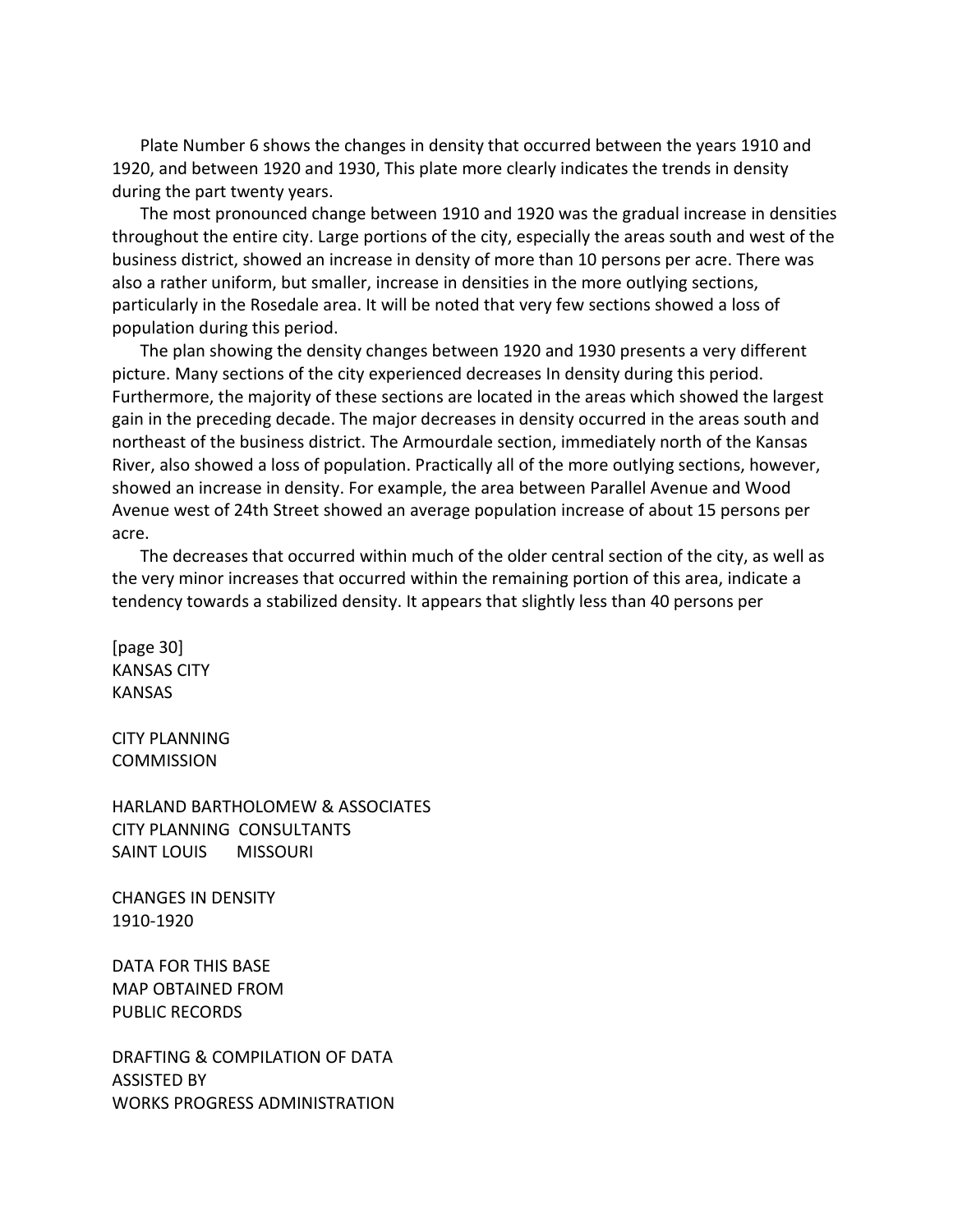OFFICIAL PROJECT NO. O. P. 165-87-6002 WYANDOTTE COUNTY, KANSAS

[page 31] KANSAS CITY KANSAS

CITY PLANNING **COMMISSION** 

HARLAND BARTHOLOMEW & ASSOCIATES CITY PLANNING CONSULTANTS SAINT LOUIS MISSOURI

CHANGES IN DENSITY 1920-1930

DATA FOR THIS BASE MAP OBTAINED FROM PUBLIC RECORDS

DRAFTING & COMPILATION OF DATA ASSISTED BY WORKS PROGRESS ADMINISTRATION OFFICIAL PROJECT NO. O. P. 165-87-6002 WYANDOTTE COUNTY, KANSAS

[page 32] 15.

acre is about the desirable average density for the older sections of the city. There is a pronounced tendency for the older and more highly congested districts -- those containing 50 or more persons per acre -- to decrease in density. There has been only a small amount of apartment development in these areas and the majority of the people are moving to more spacious single-family districts.

Only a limited area can be expected to have a high population density. The majority of the older residential districts should be protected against a more intensive use, and their population density should not exceed 40 persons per acre. In the more outlying sections an average density varying from 10 to 25 persons per acre would be desirable. This latter density (less than 25 persons per acre) would also be satisfactory in the areas beyond the city limits that will be developed in the future. The city will gain many advantages if these average densities can be secured in the future.

[page 33]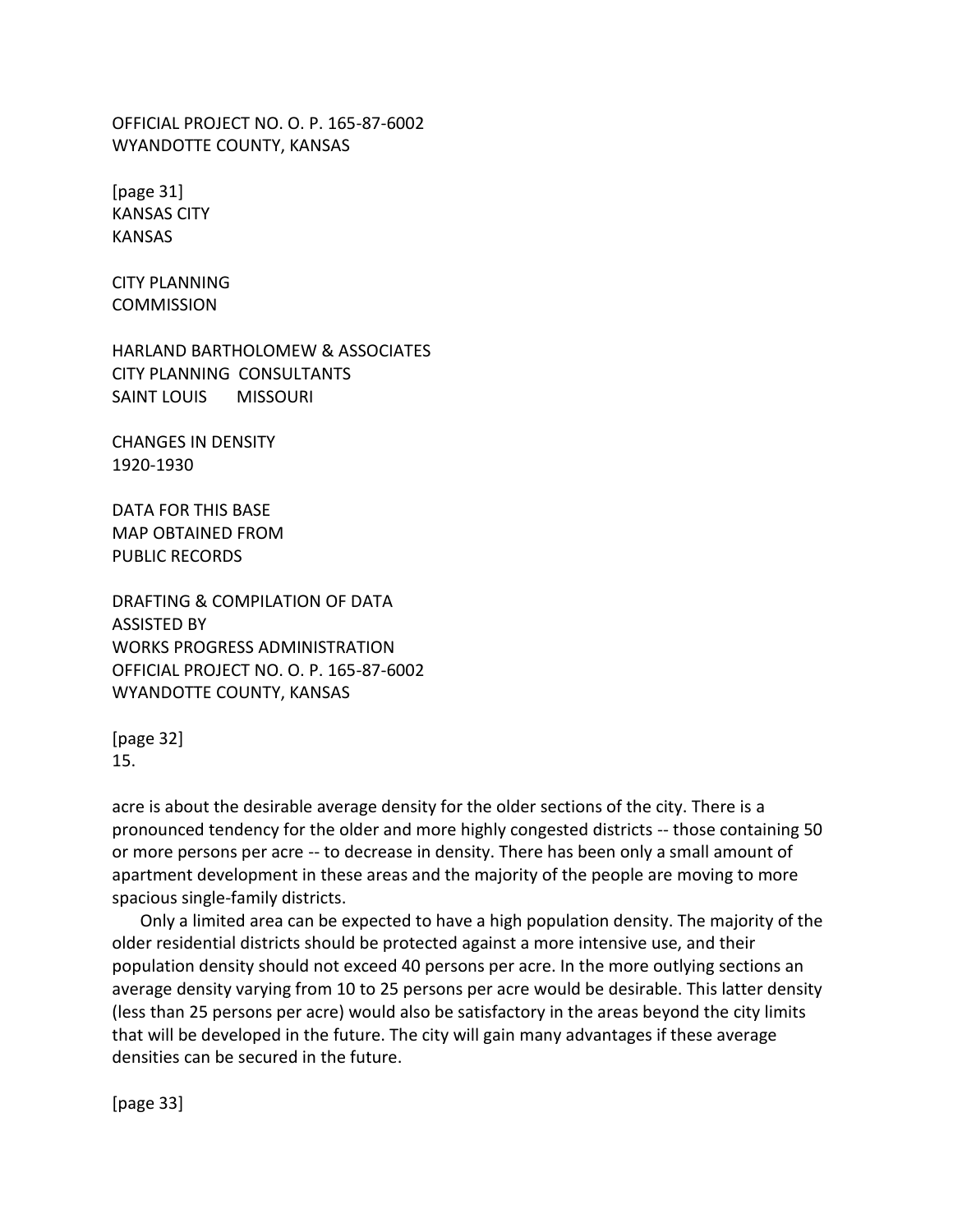# GROWTH AND DISTRIBUTION OP THE NEGRO POPULATION

An analysis should also be made of the racial characteristics of the population within the city.

Table Number 2 contains data regarding the amount of white, foreign born population living in Kansas City, Kansas, since 1890.

It should be noticed that foreign born persons formerly represented a considerable proportion of the total population. However, the percentage has rapidly decreased since 1910, so that now only about six per cent of the total population is foreign born. Unless there is some unexpected change in the national immigration laws, the amount of foreign born population in 1970 will be almost negligible.

According to the reports of the U.S. Census Bureau, the negro population in Kansas City, Kansas, has increased from 5,004 persons or 16.4 per cent of the total population in 1890, to 19,872 persons, or 16.6 per cent of the total population in 1930. During the last two decades, the negro population increased at a somewhat faster rate than the white race. This was primarily duo to influx of negroes during the period of rapid expansion of the local industries. The rate of increase in the negro population was, however, loss rapid between 1920 and 1930, and if this trend continues, the race will probably not represent a much larger percentage of the future population than they represent at present.

The accompanying plate (Number 7) shows the distribution of the Negro population for 1910, 1920 and 1936. This data was compiled from the records of the Board of Education. In 1910, the majority of the negro population was found scattered over a considerable area In tin northeastern section of the city. A few other families wore also found in other sections of the city,

# [page 34]

Table Number 2 GROWTH OF POPULATION ACCORDING TO RACE - 1890 TO 1930 Kansas City, Kansas

|      | White      | \$Total    | Negro      | % Total    | Foreign-Born % Total |            |
|------|------------|------------|------------|------------|----------------------|------------|
| Year | Population | Population | Population | Population | Population           | Population |
| 1890 | 19,853     | 64.9       | 5,004      | 16.4       | 5,688                | 18.7       |
| 1900 | 44,903     | 77.7       | 6,515      | 11.3       | 6,377                | 11.0       |
| 1910 | 62,652     | 76.2       | 9,335      | 11.3       | 10,254               | 12.5       |
| 1920 | 75,047     | 74.2       | 14,474     | 14.3       | 11,656               | 11.5       |
| 1930 | 91,568     | 76.9       | 19,872     | 16.6       | 7,493                | 6.5        |

Data taken from U.S. Census Reports

[page 35] 17.

16.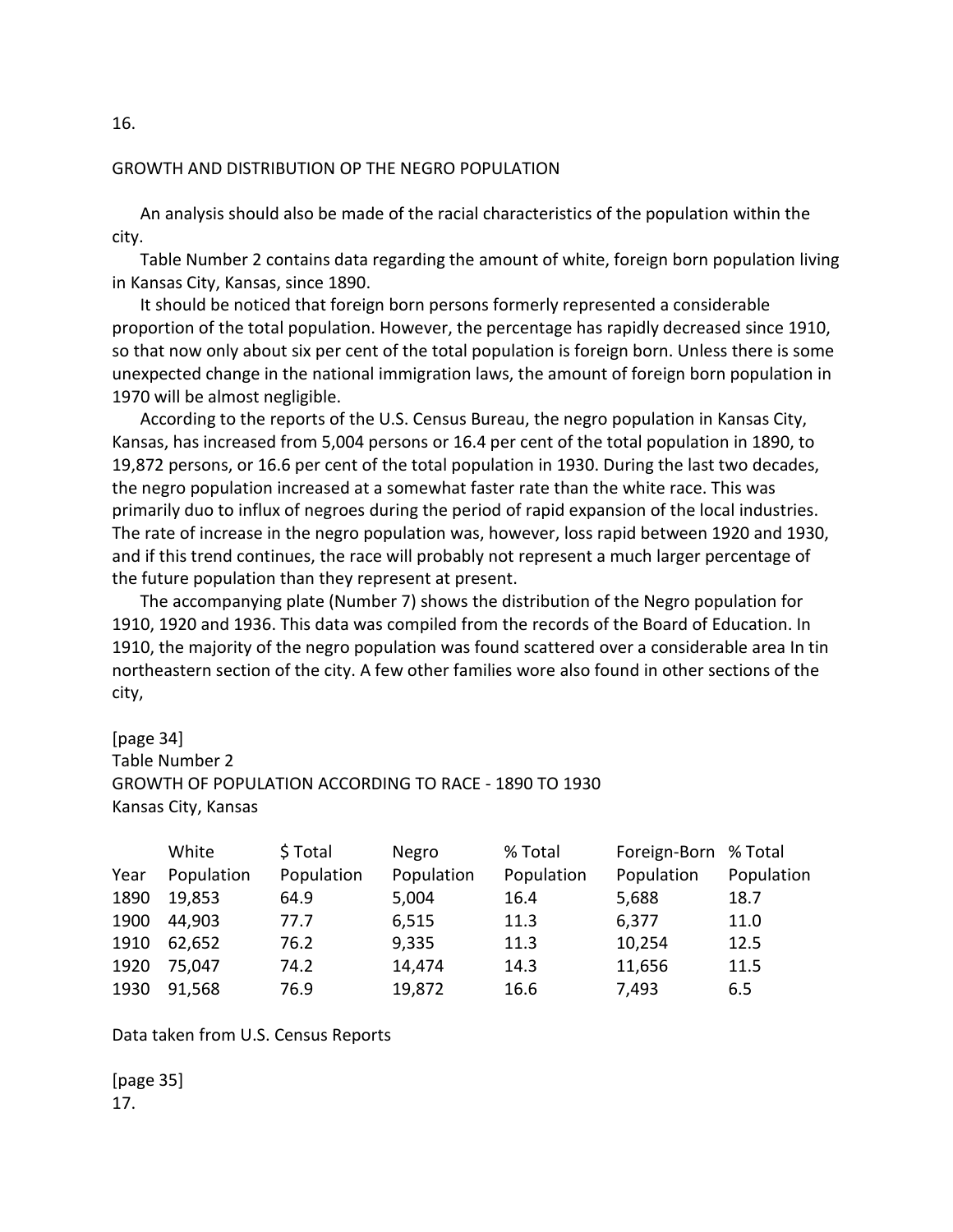particularly around Waterway Park and in the eastern and western sections of Rosedale. In 1920, negroes wore found in these same general areas, although they wore in larger numbers, especially in the northeastern section of the city. Some negro population is also noted in the Armourdale section at this time.

The 1936 map shows a pronounced concentration of the negro population in the northeastern section of the city. Practically the entire area east of Seventh Street and North of Jersey Creek is occupied by this race. Moreover, the last decade shows considerable progress on the part of the negro population to develop this area so that it would afford such necessary facilities as parks, schools and business centers. This district offers distinct advantages to the negro race because of the present development of its own independent business district and because of its proximity to sources of employment in the nearby large industrial plants.

The 1936 map also shows a tendency to extend the boundaries of the district westward between the Kansas and Missouri tracks and State Avenue.

There has also boon a considerable increase in the negro population around Big Eleven Park which population is now beginning to locate south of the business district generally around the intersection of Ninth Street and Ohio Avenue. This population also increased rapidly in the eastern part of the Armourdale district and in three sections of Rosedale, south of the Kansas River. Some negro population is beginning to locate in the northwestern part of the city between Memorial Park Cemetery and Quindaro Park.

[page 36] KANSAS CITY KANSAS

CITY PLANNING **COMMISSION** HARLAND BARTHOLOMEW & ASSOCIATES CITY PLANNING CONSULTANTS SAINT LOUIS MISSOURI

DISTRIBUTION OF NEGRO POPULATION 1910

DATA FOR THIS BASE MAP OBTAINED FROM PUBLIC RECORDS

DRAFTING & COMPILATION OF DATA ASSISTED BY WORKS PROGRESS ADMINISTRATION OFFICIAL PROJECT NO. O. P. 165-87-6002 WYANDOTTE COUNTY, KANSAS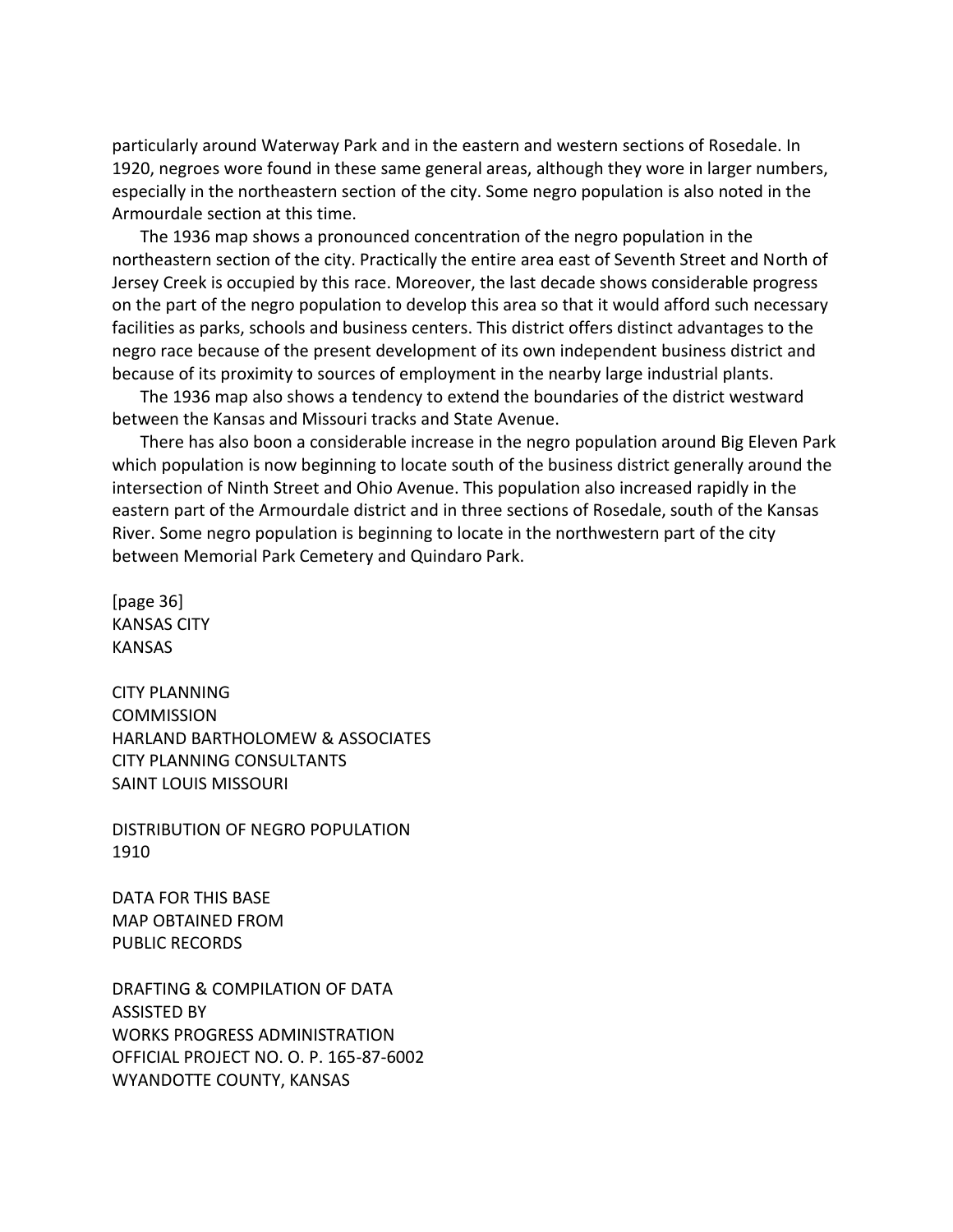[page 37] KANSAS CITY KANSAS

CITY PLANNING COMMISSION HARLAND BARTHOLOMEW & ASSOCIATES CITY PLANNING CONSULTANTS SAINT LOUIS MISSOURI

DISTRIBUTION OF NEGRO POPULATION 1920

DATA FOR THIS BASE MAP OBTAINED FROM PUBLIC RECORDS

DRAFTING & COMPILATION OF DATA ASSISTED BY WORKS PROGRESS ADMINISTRATION OFFICIAL PROJECT NO. O. P. 165-87-6002 WYANDOTTE COUNTY, KANSAS

[page 38] KANSAS CITY KANSAS

CITY PLANNING COMMISSION HARLAND BARTHOLOMEW & ASSOCIATES CITY PLANNING CONSULTANTS SAINT LOUIS MISSOURI

DISTRIBUTION OF NEGRO POPULATION 1936

DATA FOR THIS BASE MAP OBTAINED FROM PUBLIC RECORDS

DRAFTING & COMPILATION OF DATA ASSISTED BY WORKS PROGRESS ADMINISTRATION OFFICIAL PROJECT NO. O. P. 165-87-6002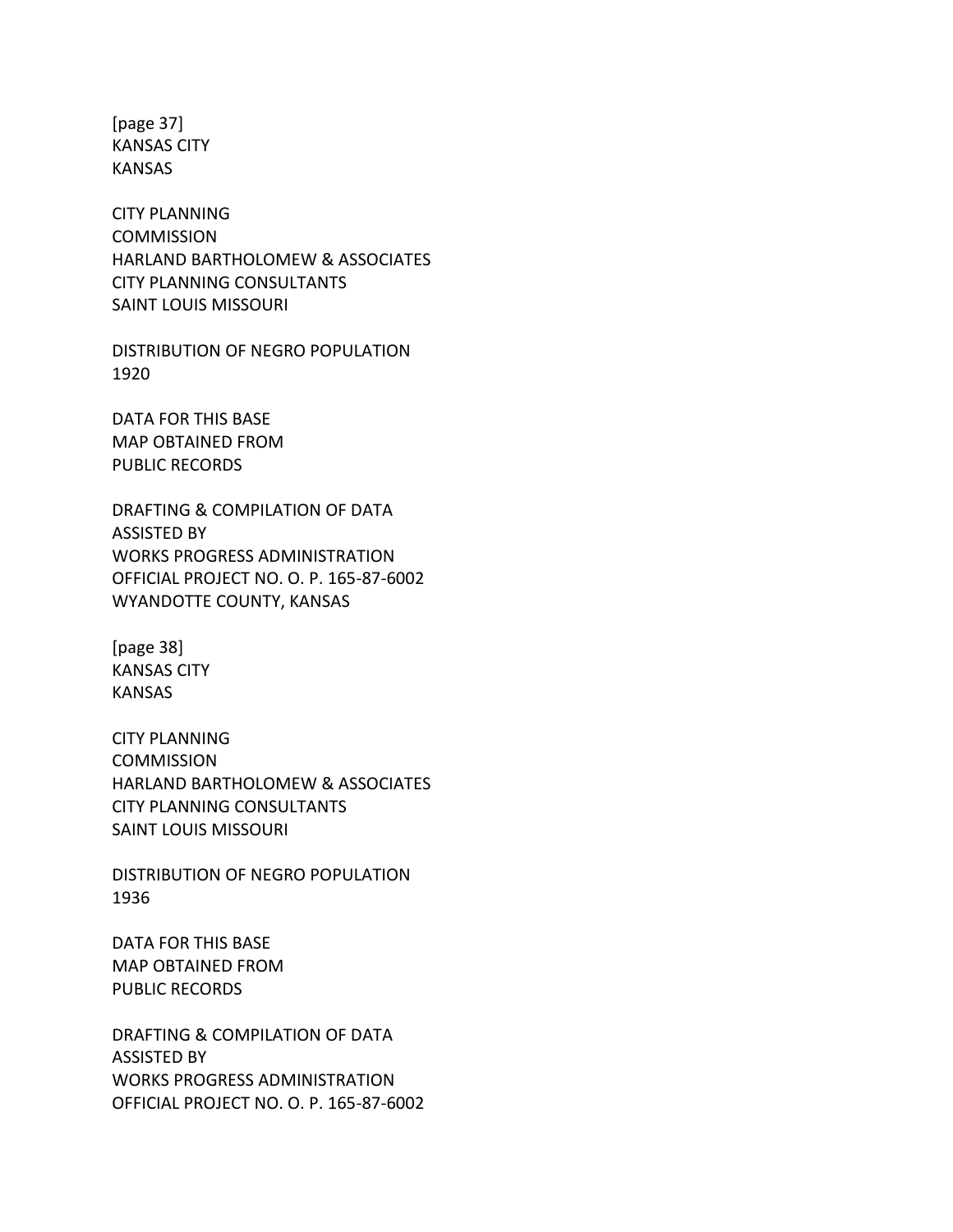#### WYANDOTTE COUNTY, KANSAS

[page 39] 18.

While the negro population is now somewhat widely scattered, there are certain tendencies toward concentration in definite areas, for example, the large increase in the northeastern portion of the city. Many of the areas now occupied by negroes appear to be very logical locations for this race since they offer several desirable conveniences. Further provisions of the necessary facilities should be made in the proper locations in order to encourage additional concentration.

[page 40] 19.

# EXISTING GENERAL LAND USES

The accompanying plate (Number 8) shows the general arrangement and extent of the major land uses as they exist at present. These land uses are the result of past growth and distribution of population within the city. The plan affords some conception of the areas that will be available for residential development in the future.

Industries and railroads have absorbed a large portion of the low-lying land along the Kansas River, Such locations are desirable for this type of use, and the area is not especially well adapted for residential purposes. Commerical uses have primarily followed along the major highways, such as Minnesota Avenue, Central Avenue, Argentine, and Southwest Boulevards.

Residential development occupies the majority of the incorporated area and is found throughout all sections of the city. A considerable portion of the city is still vacant although such areas are primarily found in the outlying sections and in the area immediately south of the river and north of Southwest Boulevard.

Preliminary computations reveal that the present population utilizes approximately 10,000 acres developed with the various urban land uses.

For every 100 persons within the city, there are slightly less than 8 acres of developed area. This gives an average density of about 12,6 persons per acre of developed area. These ratios are generally similar to the ratios in other cities of comparable 3ize, although they are somewhat higher than in several cities. For example, the cities of Peoria, Illinois, and Binghamtom, New York, utilize slightly less than 6 acres

[page 41] KANSAS CITY KANSAS

CITY PLANNING **COMMISSION** HARLAND BARTHOLOMEW & ASSOCIATES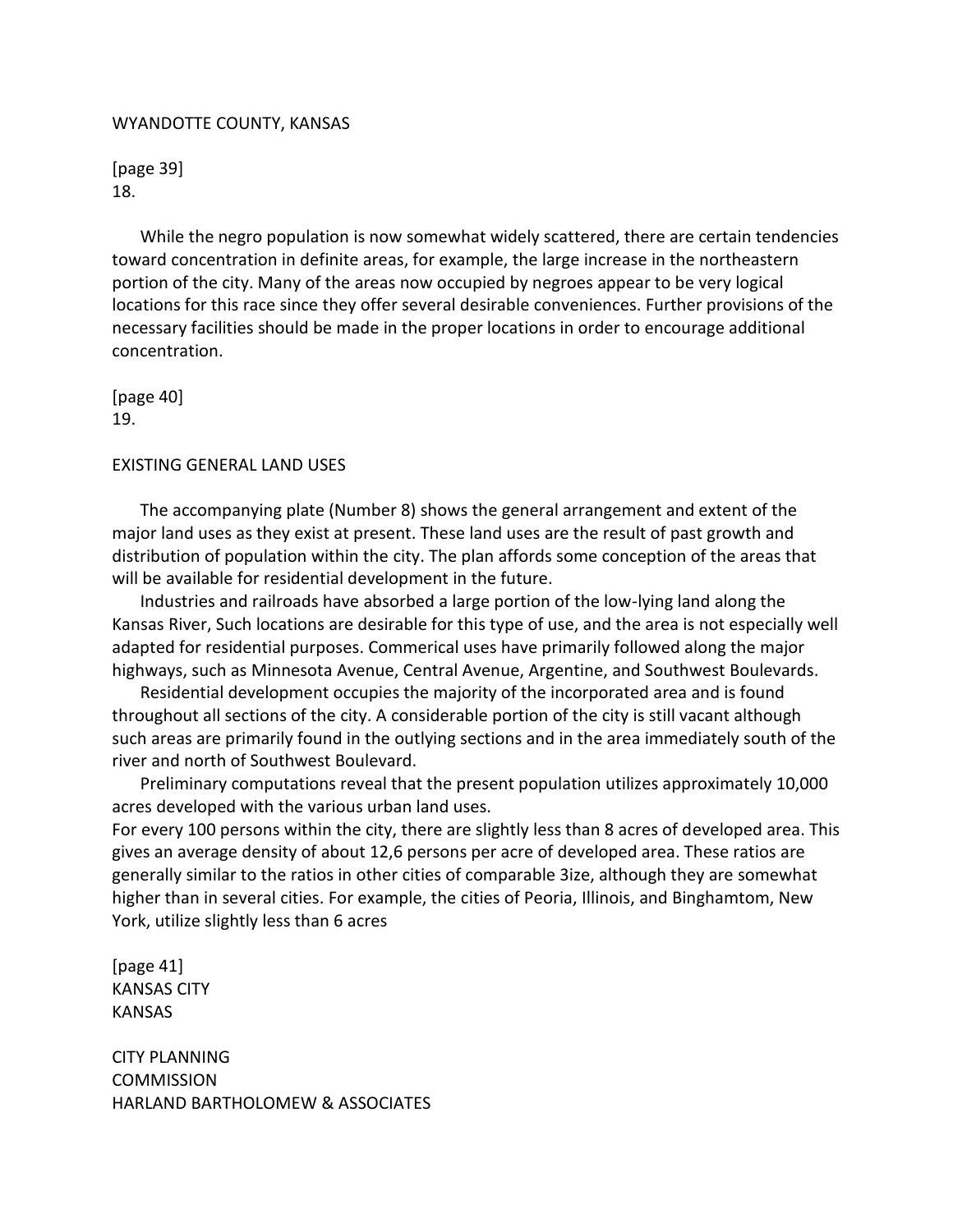CITY PLANNING CONSULTANTS SAINT LOUIS MISSOURI

EXISTING GENERAL LAND USES LEGEND PARKS & SEMI PUBLIC RESIDENTIAL INDUSTRIAL COMMERCIAL

DATA FOR THIS BASE MAP OBTAINED FROM PUBLIC RECORDS

DRAFTING & COMPILATION OF DATA ASSISTED BY WORKS PROGRESS ADMINISTRATION OFFICIAL PROJECT NO. O. P. 165-87-6002 WYANDOTTE COUNTY, KANSAS

[page 42] 20.

of developed area per 100 persons. This indicates that Kansas City has a more spacious type of development which is a most desirable characteristic and should be protected in the future.

Nearly 26 per cent of the total city area, or approximately 3500 acres, is now vacant, and could accommodate a large increase in population. While certain sections of this vacant land should be used for industry, and other portions are too rugged for residential development, there still remains a large area which should be abosrbed by future population before any large amount of subdividing and development occurs beyond the present city limits.

[page 43] 21.

#### FUTURE GROWTH OF POPULATION

The estimates regarding the amount of future population that could be expected within Kansas City, were based upon past growth and trends within the city and surrounding areas and upon probable future trends within the entire country. Statisticians agree that the United States is approaching a stationary population. Little or no increase is anticipated after 1960. An average of the different estimates indicates a total population of approximately 155,000,000, or an increase of about 35,000,000 over the 1930 population.

It is thus evident that cities cannot anticipate unlimited growth. Some, possessing unusually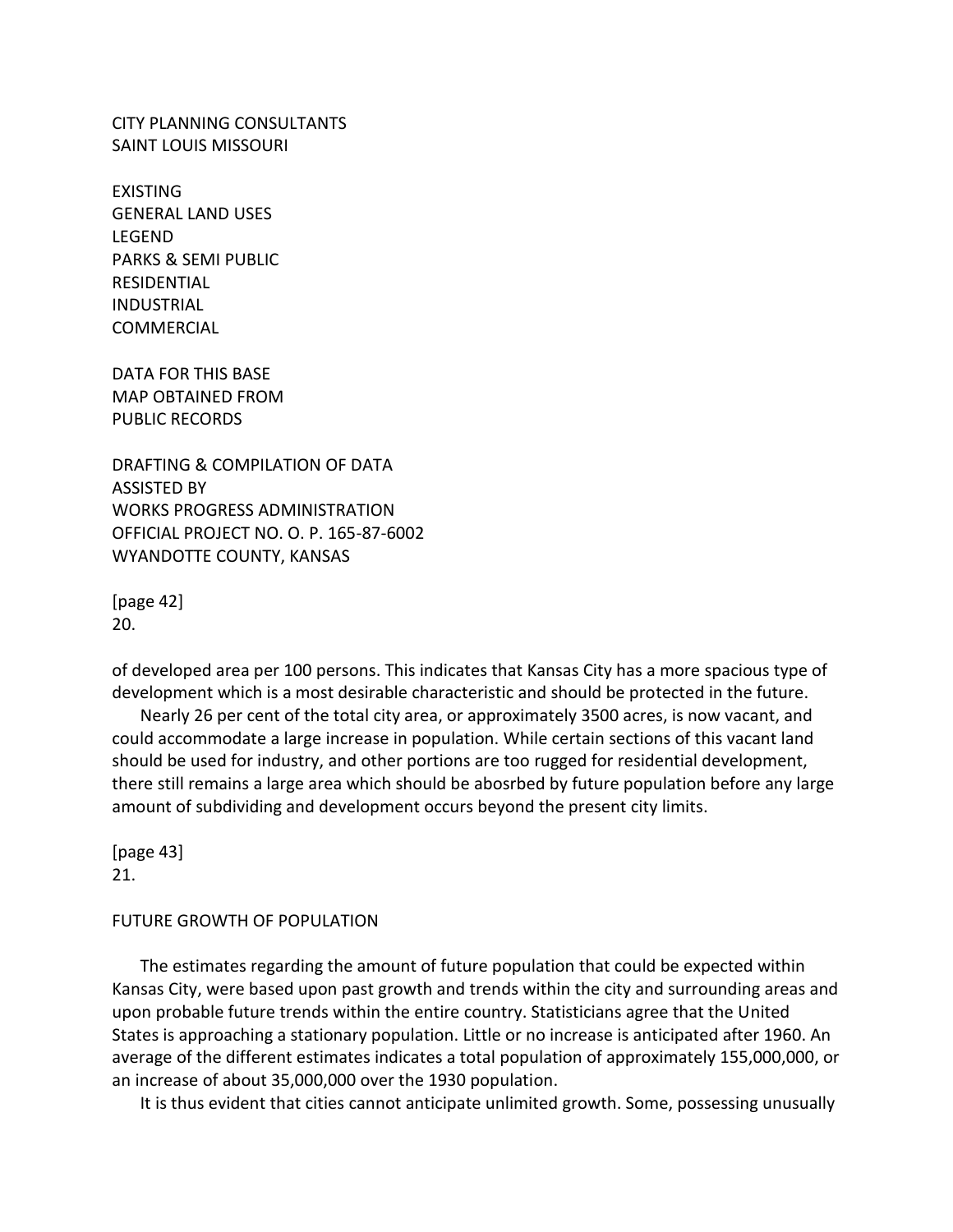favorable characteristics, may continue to grow after 1960, but they will only do so at the expense of some other area. The majority of the urban areas, particularly the larger cities, will also grow at a considerably slower rate in the future. Kansas City's rate of growth has been decreasing since 1910.

The accompanying chart (Plate Number 9) graphically shows the past and estimated future population growth in Kansas City and in the surrounding areas. It is estimated that the county population will be about 192,000 by 1970. Thereafter, it will remain generally stationary, or will increase at a very slow rate. This does not appear to be a too ambitious estimate,

A check upon this future population can be gained by noting that the population increase in the state during the past four decades averaged about 0.7 per cent of the total increase within the United States. The increase within the state has, however, been slightly less

[page 44] FUTURE GROWTH AND CHARACTERISTICS OF POPULATION

[page 45] TIME IN DECADES POPULATION GROWTH KANSAS CITY & ENVIRONS

CITY PLANNING COMMISSION

HARLAND BARTHOLOMEW & ASSOCIATES CITY PLANNING CONSULTANTS ST LOUIS MISSOURI

DRAFTING & COMPILATION OF DATA ASSISTED BY WORKS PROGRESS ADMINISTRATION OFFICIAL PROJECT NO. O. P. 165-87-6002 WYANDOTTE COUNTY KANSAS

JULY 1937

[page 46] 22.

than this average during the past two decades. An average increase of about 0.65 per cent of the total increase within the country during the next 50 years appears logical. This would give a future population in the state of about 227,000. The population increase within Wyandotte County during the past four decades averaged about 25 per cent of the total increase within the state. It was considerably less, only 17 per cent, during the past decade, but it should be remembered that only one county within the state showed a larger increase during the period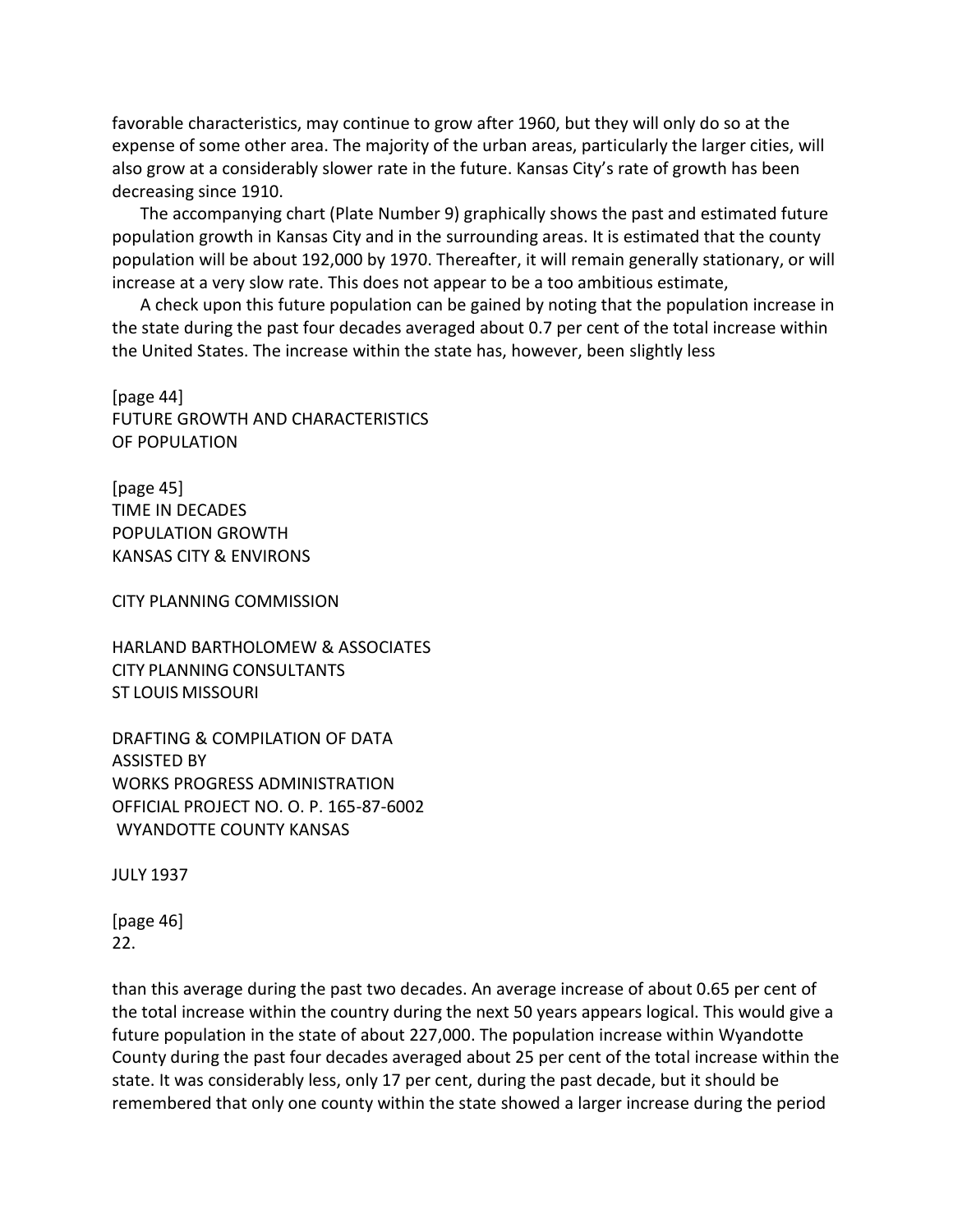and that the majority of the growth within the state will occur within and near the existing large cities. It is therefore estimated that the increase within Wyandotte County in the future will average about 22.5 of the increase within the state which would result in a total numerical increase of 51,000.

The past trends of growth within the different townships of the county clearly indicate that practically all the county's future growth will occur within Kansas City and the three surrounding townships. Furthermore, the majority of the growth in the three surrounding townships will be within the area adjoining Kansas City, and should logically become a part of the future urban area. It was therefore estimated that there would be a future numerical increase of about 50,000 within the city and urbanized portions of the surrounding townships. The surrounding townships now contain more than 13,000 persons, about 10,000 of which are located within the future urban area. The total future population of the city and environs will thus be about 181,000, This represents an increase of slightly less than 50 per cent of the

[page 47] 25.

city's present population, which is certainly not an unreasonable amount when the past rate of growth is considered.

These 181,000 persons comprise the population with which the present city plan is primarily concerned. Since it will be an urban population, it must be provided with the necessary public facilities, such as major streets, parks, schools, utilities, and other physical improvements. The proposed distribution of this population and the area which it should absorb are discussed in the following sections of this report

[page 48] 24.

#### DISTRIBUTION OF FUTURE POPULATION

The proposed distribution of the future population within the city and its environs is shown on Plate Number 10. While no radical changes are proposed from past trends and existing distribution, the population is distributed somewhat more evenly and more compactly. The population is also better adapted to topographical conditions and to probable future land uses,

The plan shows a future distribution in the city of 146,000 or an increase of about 25,000 persons over the 1930 population. This population would absorb all the land in the present city limits that is well adapted for residential purposes. It will be noted, however, that no population is located within large portions of the city that are well adapted for industrial use. The areas along the Kansas River are examples of these districts.

It should be further noted that no population is located within the extremely rugged portions of the city, particularly in the extreme northern and extreme s southern sections. While the crests of the hills within these areas are utilized because of the fine residential sites which they afford, no residential use is to be made of the steeper and more rugged portions of the valleys. The existing development in these areas is, for the most part, of an inferior quality,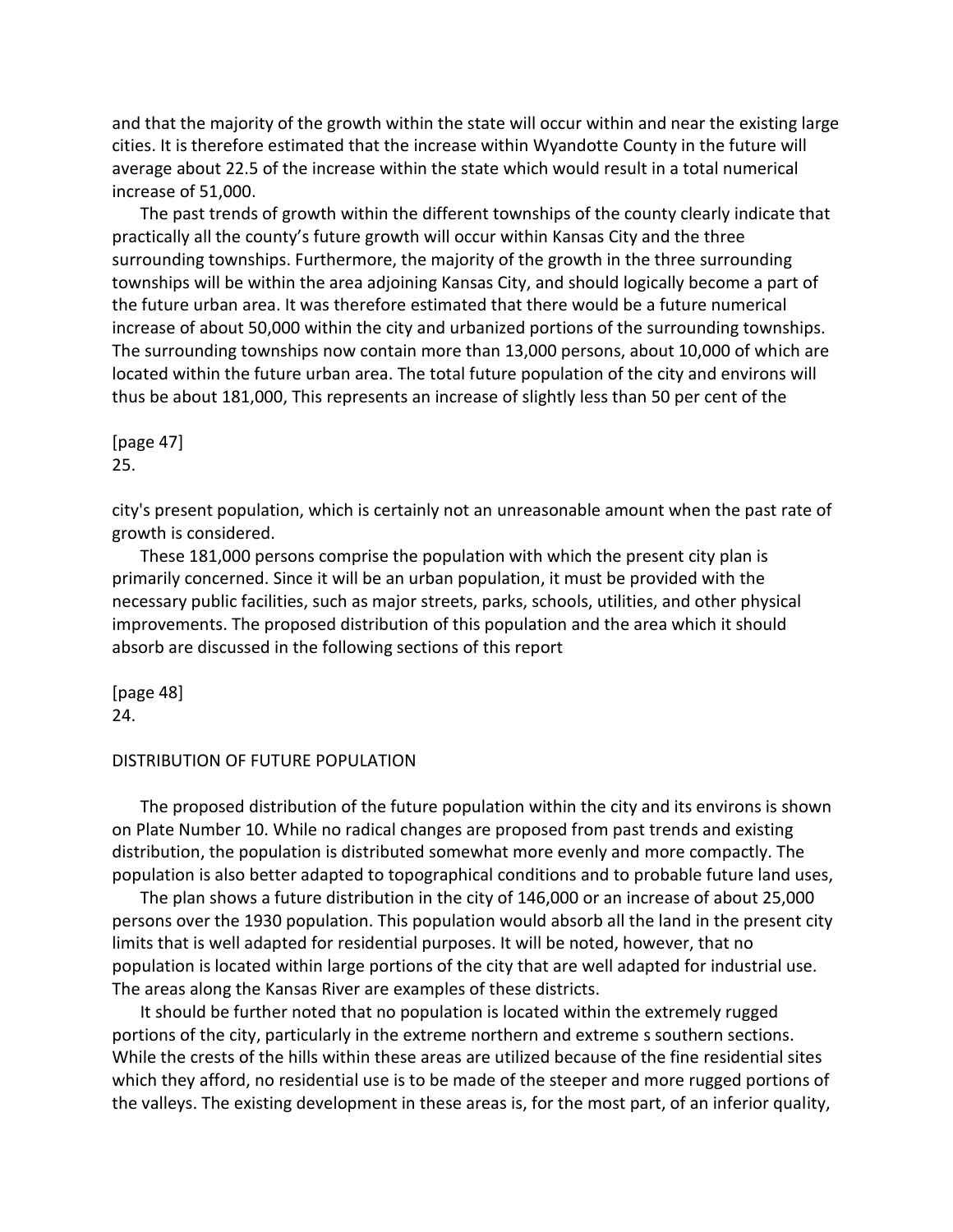and abandonment would not involve any large financial loss. In fact, many economies could undoubtedly be obtained if there were no streets to maintain on steep slopes, and if no utilities were necessary within these areas. These rugged areas could either remain vacant wooded tracts or be used

[page 49] KANSAS CITY KANSAS

CITY PLANNING **COMMISSION** 

HARLAND BARTHOLOMEW & ASSOCIATES CITY PLANNING CONSULTANTS SAINT LOUIS MISSOURI

FUTURE DISTRIBUTION OF POPULATION

DATA FOR THIS BASE MAP OBTAINED FROM PUBLIC RECORDS

DRAFTING & COMPILATION OF DATA ASSISTED BY WORKS PROGRESS ADMINISTRATION OFFICIAL PROJECT NO. O. P. 165-87-6002 WYANDOTTE COUNTY, KANSAS

[page 50] 25.

for informal and naturalistic park areas. Since many of them would be interspersed within the residential section, they would tend to protect the character of the neighborhoods.

The plan also shows a future distribution outside of the present city limits of about 35,000. Here again, the population has been adapted to topographical conditions and is also located in areas which are now experiencing considerable urban development. An additional population of about 13,000 persons is proposed in the southern portion of the county south of the Kansas River. The attractive topography and the rapid urban development in the northern portion of Johnson County has already encouraged considerable growth in this area. However, only the higher land near the present city limits and areas within reasonable access of important highways are proposed for urbanization.

A large population increase is proposed west of the present city limits and north of the Kansas River. This land is gently undulating and is exceptionally well adapted for residential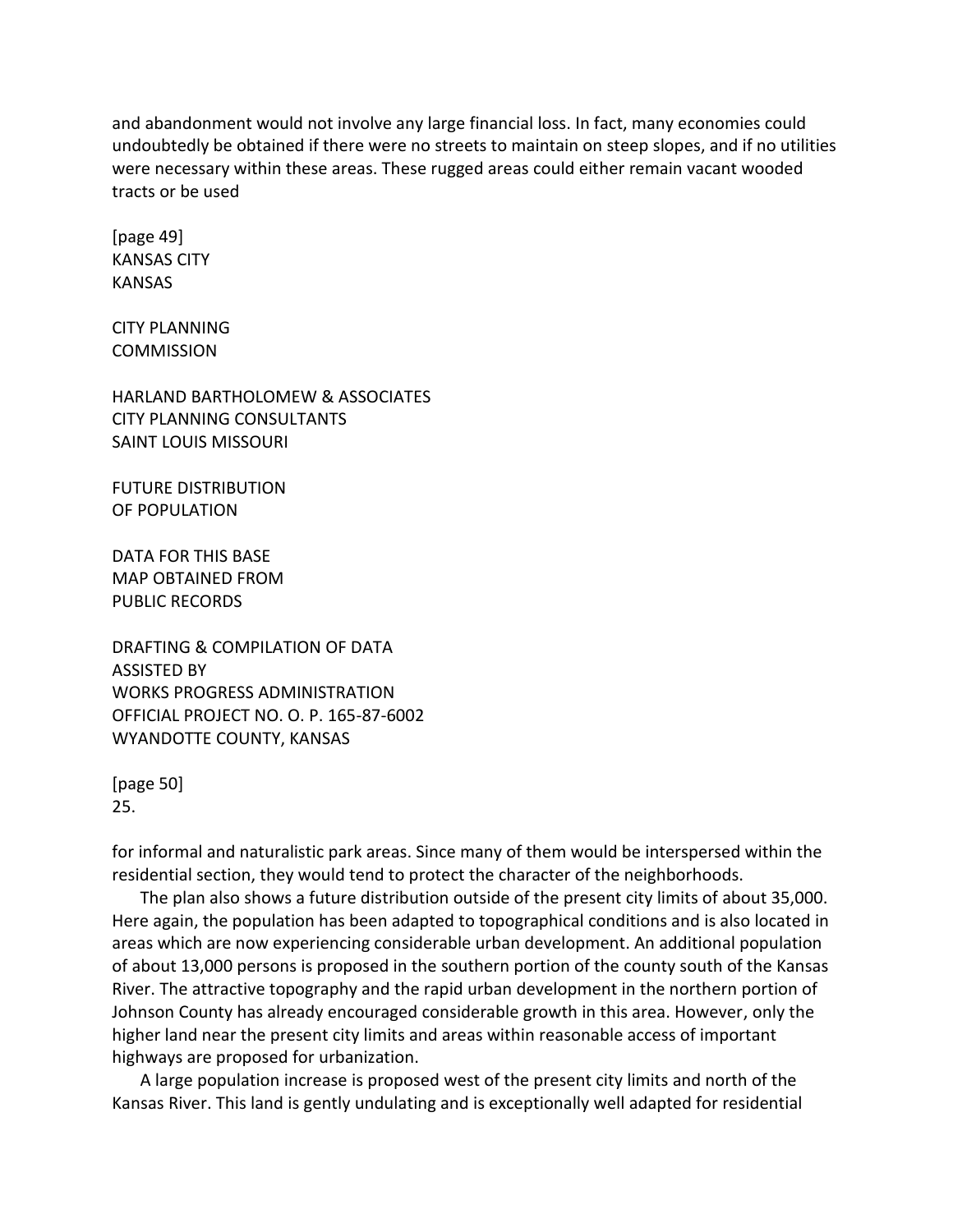purposes. The future population in this area extends nearly a mile and half from the present city limits. A considerable increase in population is also provided in the northwestern portion of the city. The high land in this general area provides excellent residential sites, especially in the portions overlooking the Missouri River valley.

On the basis of past growth, the future city will contain many Negroes, although this race will probably represent less than twenty per cent of the total population. The necessary public improvements must be provided for all persons and economics will result if the population is not continually shifting so as to require now facilities before

# [page 51] 26.

expensive existing improvements have outlived their usefulness.

Much of the negro population will undoubtedly continue to concentrate in the northeastern portion of the city. This district is near sources of employment, especially the Fairfax area, and it is also sufficiently large and compact to permit a logical development of facilities such as schools, parks, shopping centers and the like. Many other desirable locations are also available throughout other sections of the city. Some of these would be near the other large industrial districts and area could also continue to be used in certain of the more outlying sections.

The plan shows a future urban area outside of the present city limits of about 3,700 acres. This would provide for a compact development yet insure a spacious character in the residential sections. To permit urban development to locate within a larger area would only invite a scattered population and prevent the attainment of maximum economies. The proposed urban area will accommodate adequate park and school sites as well as an adequate industrial, commercial and semi-public development, A healthful, orderly and economical city should result from this population pattern.

#### [page 52] 27.

#### FUTURE DENSITY OF POPULATION

The densities that would result from the distribution of future population are shown on Plate Number 11. There is only a limited area in which the density would exceed 40 persons per acre. The majority of this area surrounds the central business district, although a small amount is located in the Armourdale section immediately north of the Kansas River. Such areas are well adapted for apartment development, which explains their higher densities. They are close to the business district and are also readily accessible to potential sources of employment in nearby industrial districts. They permit a more intensive use of land that, for the most part, has a comparatively high assessed valuation.

The higher densities in the Armourdale district are based upon the possibilities of largescale housing developments for the lower income workers. The residents within this area would be very conveniently located to the large manufacturing plants which employ many persons. The densities within these potential apartment districts are not unusually high, and would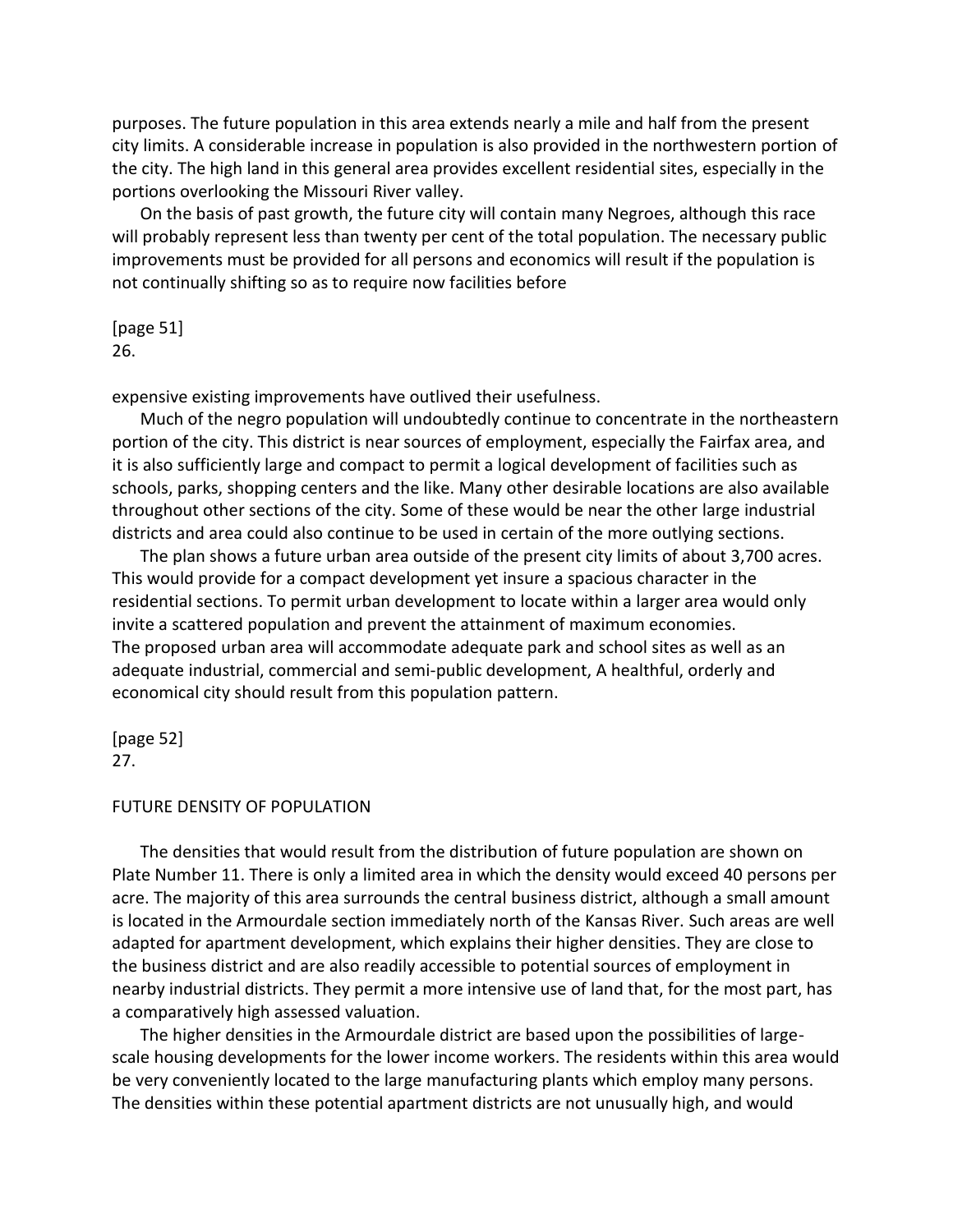permit adequate open spaces around the buildings, as well as considerable park and playground area for the use of the residents.

The majority of the city, particularly the central portions now developed for residential use, would have a rather uniform density of between 25 and 40 persons per acre, probably averaging about 33 persons per acre. Preceding studies (see Plates Number 5 and 6) indicated a pronounced trend toward such a density. It would permit an economical development of the necessary public facilities, yet provide for a desirable and spacious residential development that would be able to retain

[page 53] KANSAS CITY KANSAS

CITY PLANNING **COMMISSION** HARLAND BARTHOLOMEW & ASSOCIATES CITY PLANNING CONSULTANTS SAINT LOUIS MISSOURI

FUTURE DENSITY OF POPULATION

DATA FOR THIS BASE MAP OBTAINED FROM PUBLIC RECORDS

DRAFTING & COMPILATION OF DATA ASSISTED BY WORKS PROGRESS ADMINISTRATION OFFICIAL PROJECT NO. O. P. 165-87-6002 WYANDOTTE COUNTY, KANSAS

[page 54] 28.

its character for a long period.

Under the proposed plan certain sections of the city would have a density of less than 25 persons per acre, and a few would even have a density of less than 10 persons per acre. These sections are, however, primarily found around the outskirts of the present city limits and include a large amount of rugged land which should not be used for residential purposes.

Beyond the present city limits, an average density of between 10 and 25 persons per acre is proposed. Somewhat larger lots should be provided in this area and, while a few sections might contain a density exceeding 25 persons per acre, the average of the entire district should be comparatively low. It is most important, however, that this area ultimately be compactly